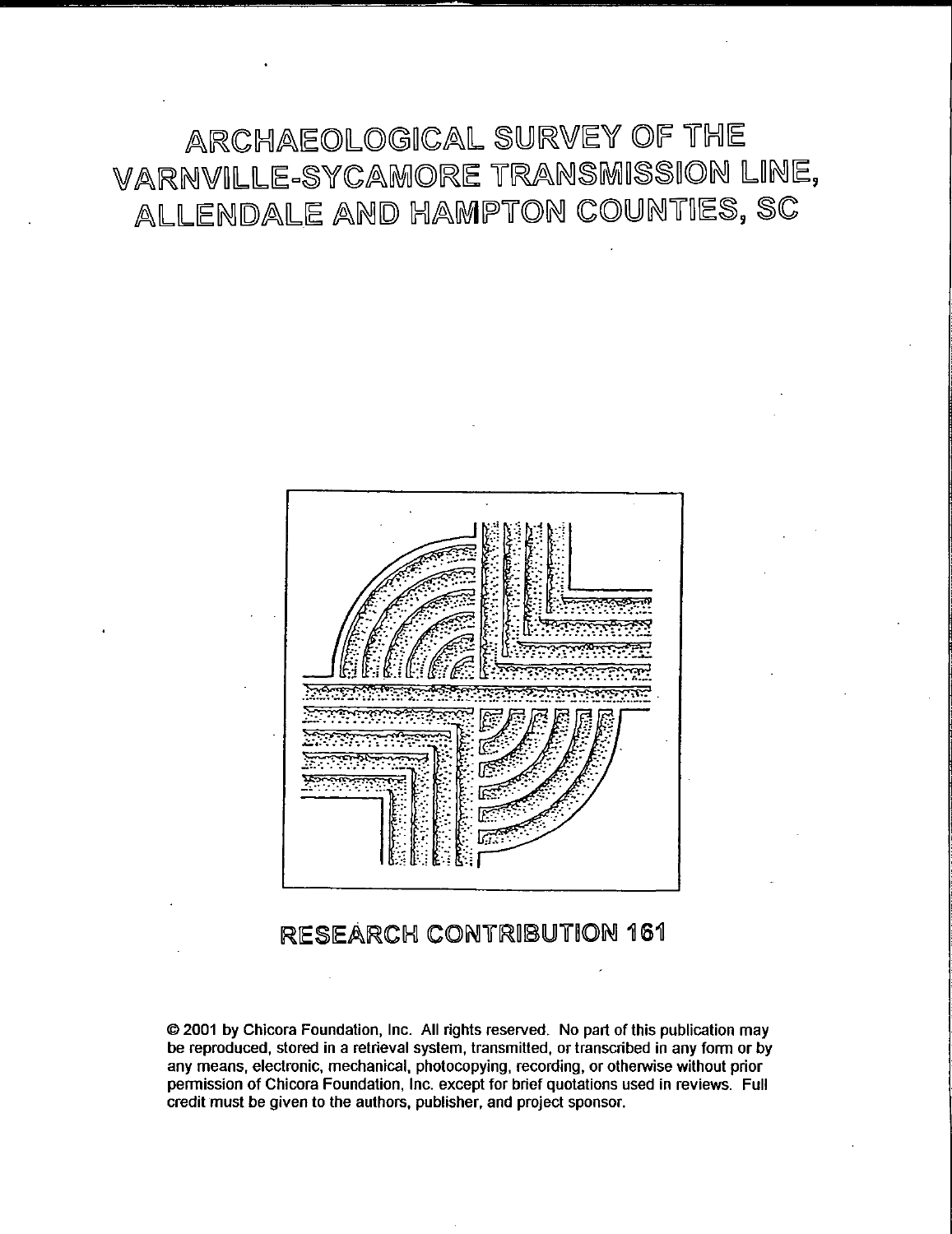# ARCHAEOLOGICAL SURVEY OF THE VARNVILLE-SYCAMORE TRANSMISSION LINE, ALLENIDALE AND HAMPTON COUNTIES, SOUTH CAROLINA

 $\Box$  $\sim 10^{11}$ 

Prepared by: Natalie Adams

Prepared for: Mr. Nick Roark Ecological Associates 4676 Bears Bluff Road Wadmalaw Island, SC 29487

Chicora Research Contribution 161

Chicora Foundation, Inc. P.O. Box 8664 <sup>o</sup> 861 Arbutus Dr. Columbia, South Carolina 29202 803/787-6910

December 12, 1994

**This report is printed on permanent paper**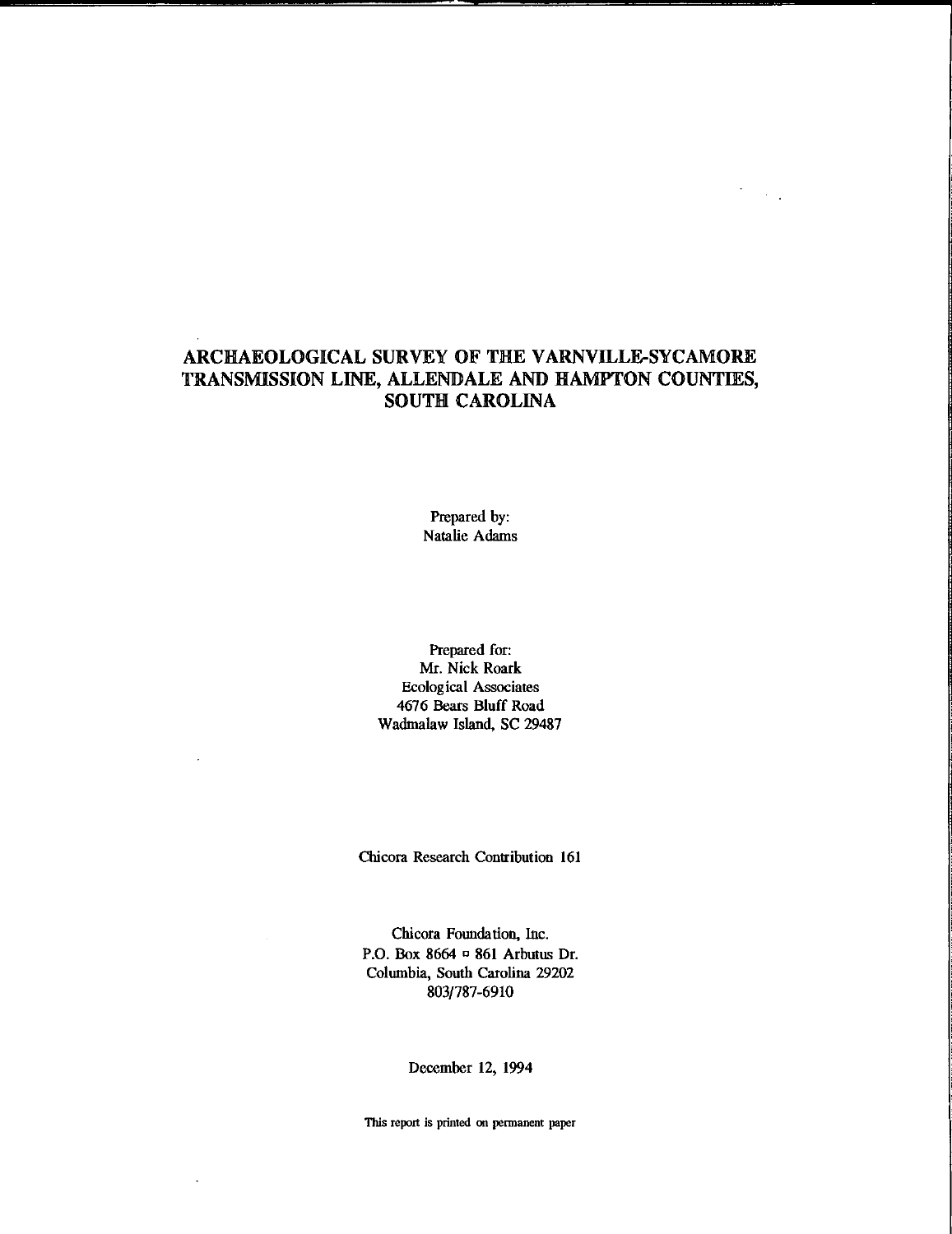# **TABLE OF CONTENTS**

| Abstract                                                                                                                      | ü            |
|-------------------------------------------------------------------------------------------------------------------------------|--------------|
| List of Figures                                                                                                               | iii          |
| List of Tables                                                                                                                | iii          |
| Introduction                                                                                                                  | 1            |
| <b>Effective Environment</b>                                                                                                  | $\mathbf{2}$ |
| Archaeological and Historical Background<br>Previous Archaeological Investigations<br>Brief Prehistoric and Historic Synopsis | 4            |
| <b>Field Methods</b><br>Methods<br>Curation                                                                                   | 10           |
| <b>Results</b><br>New Sites<br>Previously Recorded Sites                                                                      | 11           |
| Conclusions and Recommendations                                                                                               | 23           |

Sources Cited

 $\mathcal{L}^{\text{max}}_{\text{max}}$  , where  $\mathcal{L}^{\text{max}}_{\text{max}}$ 

 $\Box$ 

 $\bullet$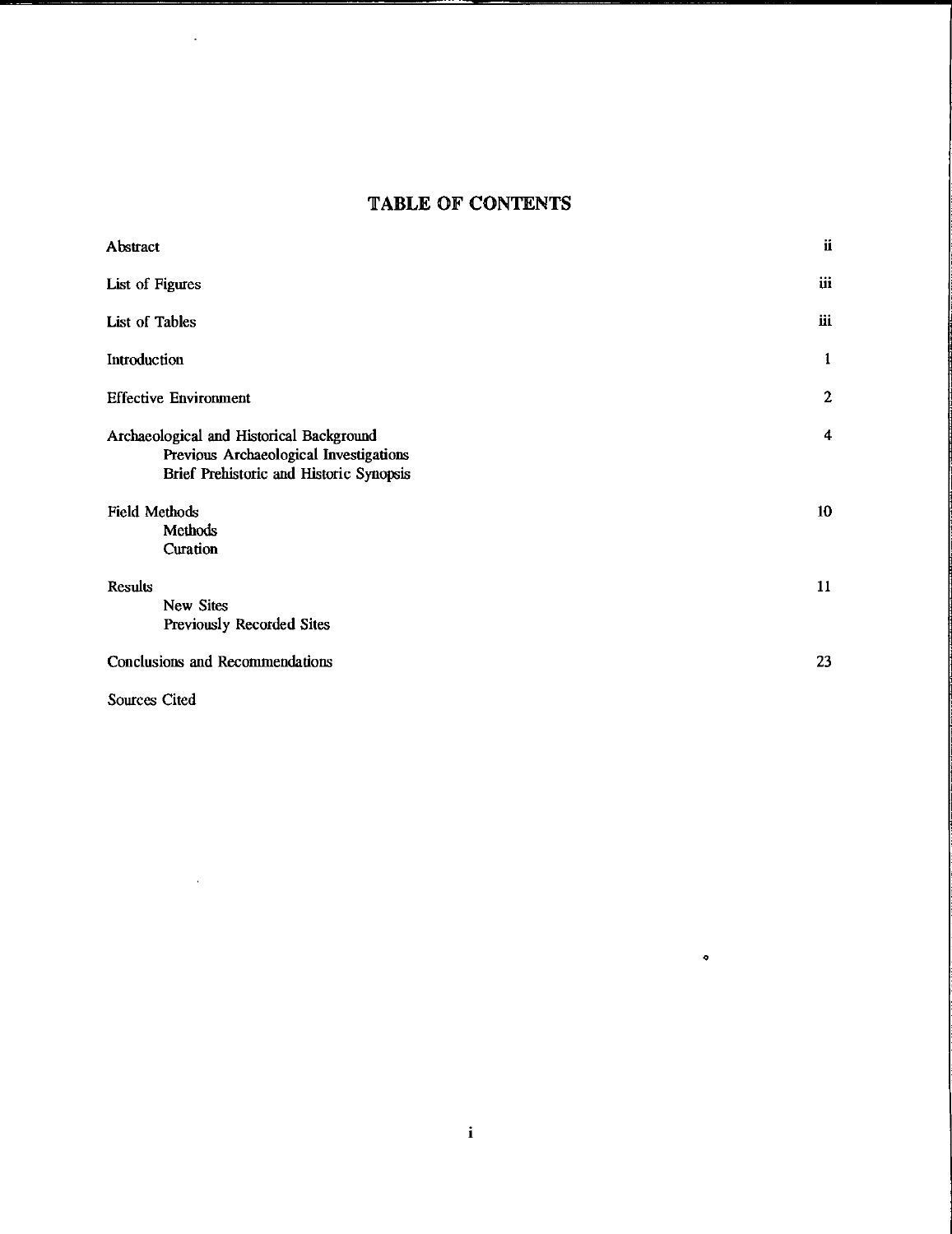### ABSTRACT

This study presents the result of an intensive archaeological survey of approximately 20 miles of transmission line right of way situated in Allendale and Hampton counties, South Carolina. The primary purpose of this investigation is to identify and assess the archaeological remains present in the proposed right of way.

As a result of this work, one site (38HA90) was revisited, and nine new sites (38AL215, 38AL216, 38AL217, 38HA202, 38HA203, 38HA204, 38HA205, 38HA206, and 38HA207) were discovered. Of the ten sites reported on in this study, two (38HA90 and 38HA203) are immediately adjacent to, but outside of, the right of way and will not be disturbed by the project. Of the eight sites within the right of way, seven (3AL215, 38AL217, 38HA202, 38HA204, 38HA205, 38HA206, and 38HA207) are recommended as not eligible for inclusion on the National Register of Historic Places. The remaining site (38AL216) is recommended as potentially eligible for inclusion on the National Register of Historic Places

Nine of the sites contain historic components dating primarily to the early to late twentieth century. Two of the sites (38AL215 and 38HA90) contained prehistoric components.

 $\ddot{\phantom{a}}$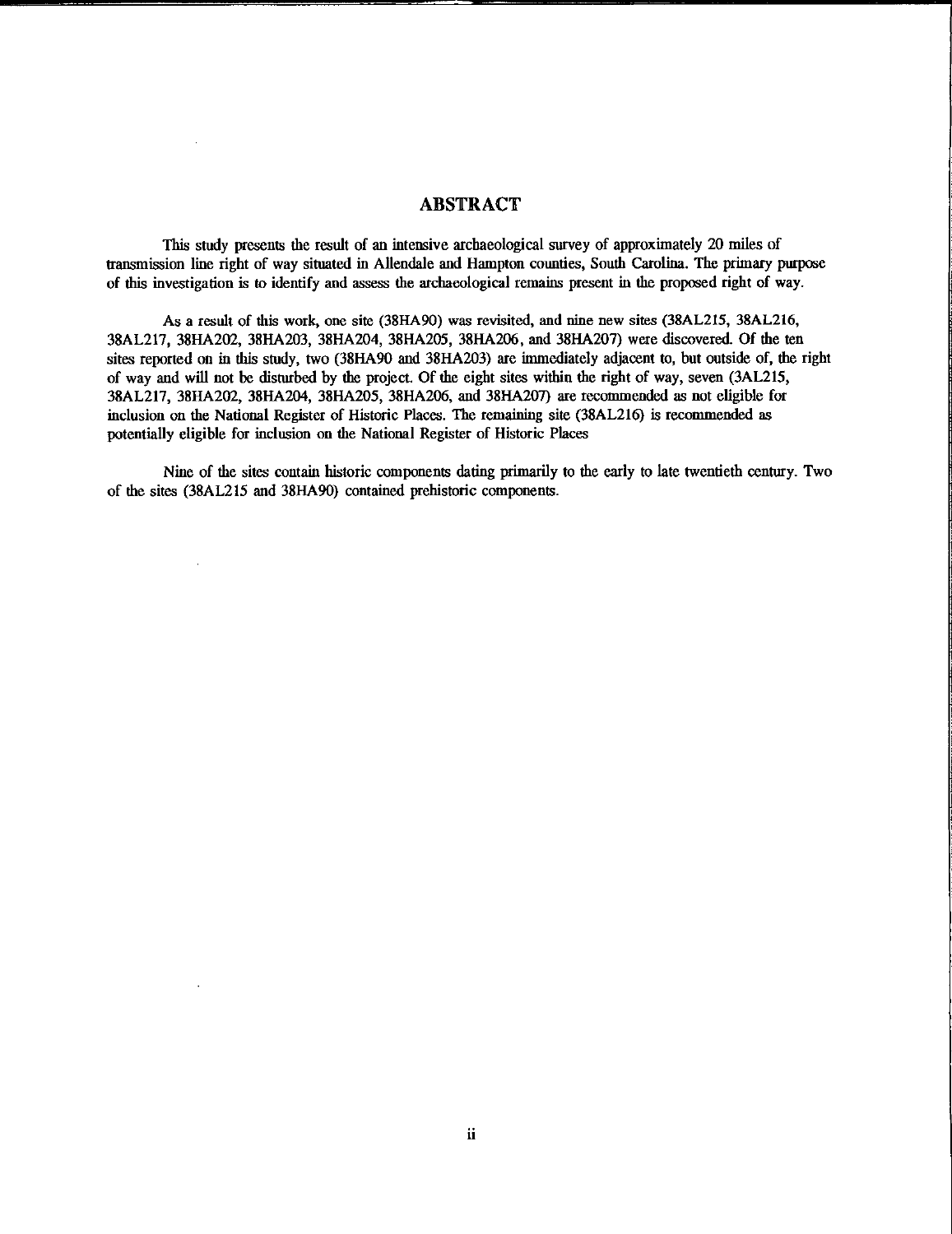## **LIST OF FIGURES**

## Figure

 $\ddot{\phantom{a}}$ 

 $\mathcal{L}$ 

| 1. Location of the project area on the Barnwell and Sylvania 1:100,000 topographic maps |                |
|-----------------------------------------------------------------------------------------|----------------|
| 2. General field conditions in the project area                                         | $\overline{4}$ |
| 3. The project area in the Beaufort district in 1826                                    | 7              |
| 4. The project area in the Barnwell district in 1826                                    | -8             |
| 5. Sites located on the 1982 Sycamore USGS quadrangle                                   | 12             |
| 6. Shovel testing at 38AL216                                                            | 15             |
| 7. 1938 Allendale County road map showing 38AL216 as farm unit                          | 16             |
| 8. Sites located on the 1988 Fairfax USGS quadrangle                                    | 17             |
| 9. Sites located on the 1988 Crocketville USGS topograpic map                           | 20             |

# **LIST OF TABLES**

| Table                               |    |
|-------------------------------------|----|
| 1. Artifacts recovered from 38AL216 | 13 |
| 2. Artifact pattern from 38AL216    | 13 |
| 3. Various Artifact Patterns        | 14 |
| 4. Artifacts from 38HA202           | 18 |
| 5. Artifacts from 38HA205           | 19 |
| 6. Artifacts from 38HA207           | 21 |

.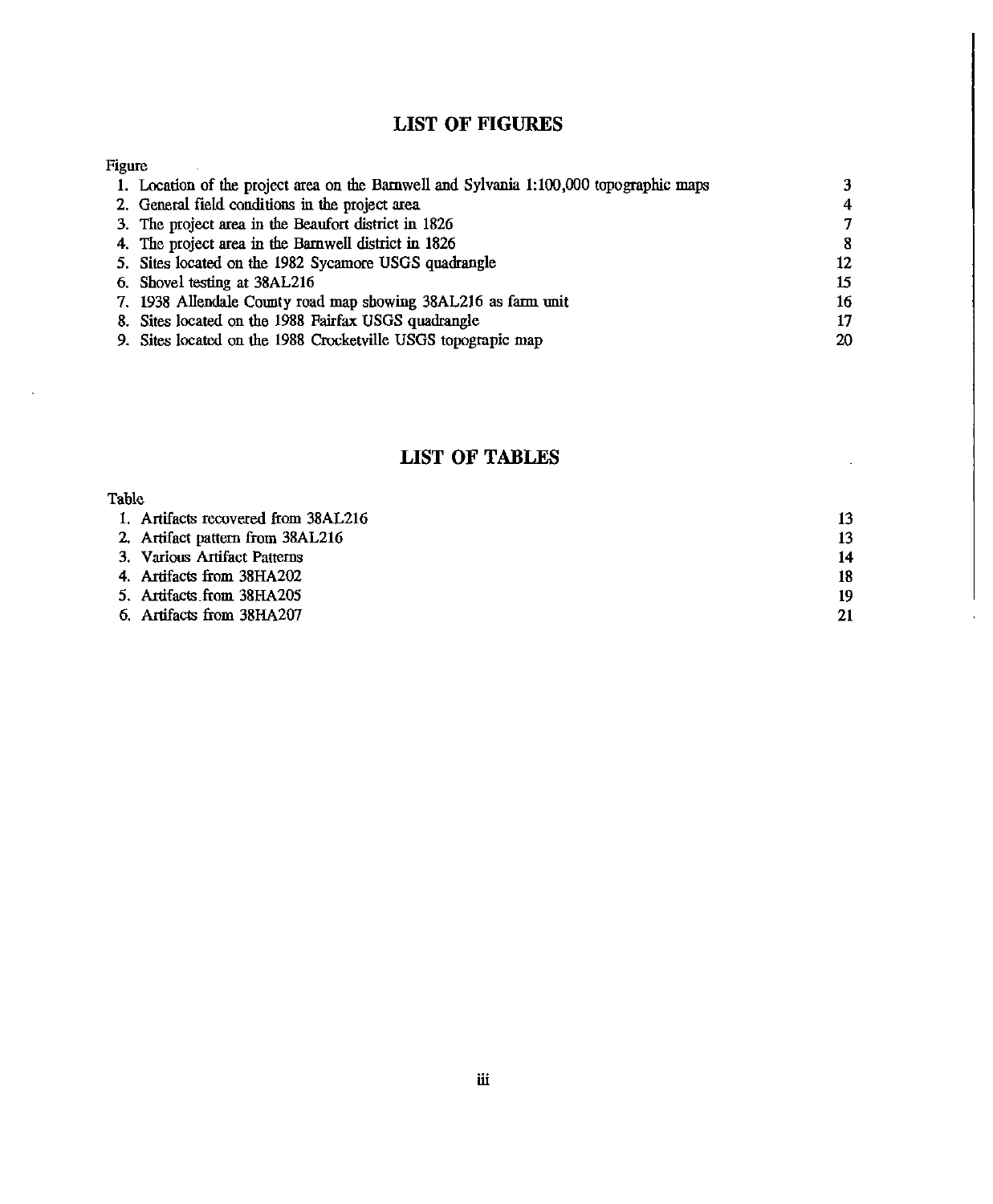#### INTRODUCTION

This investigation was conducted by Ms. Natalie Adams of Chicora Foundation, Inc. for Mr. Nick Roark of Ecological Associates. The proposed 20 mile transmission line right-of-way is situated in Allendale and Hampton counties, just north east of U.S. 68 near the towns of Varnville, Hampton, Fairfax, and Sycamore. The 100 foot right of way begins at the Varnville Substation near Camp Branch and ends east of Sycamore at the Sycamore Substation, following a roughly northwest-southeast orientation (Figure 1).

The corridor is intersected by a number of roads (including U.S. 601) as well as a number of large drainage ditches which has caused major land alteration in these portions of the corridor. Activities which have the potential to damage or destroy the archaeological remains in the project area include clearing, grubbing, and the placement of powerline poles or towers along the right of way.

Chicora received a request for a budgetary proposal by Mr. Nick Roark of Ecological Associates. A proposal was submitted on October 28, 1994. This proposal was accepted on November 22, 1994.

This study is intended to provide a detailed explanation of the archaeological survey of the right of way and the fmdings. The statewide archaeological site files held by the South Carolina Institute of Archaeology and Anthropology were examined for information pertinent to the project area. In addition, the South Carolina Department of Archives & History was consulted about National Register properties in the area. No National Register properties were found to be located in or around the project area (Dr. Tracy Powers, personal communication, 1994). The field investigations were conducted on November 28 through December 2, 1994 by Ms. Natalie Adams and Ms. Missy Trushel. This field work involved 60 person hours. Laboratory and report production were conducted at Chicora's laboratories in Columbia, South Carolina on December 7 through 9, 1994.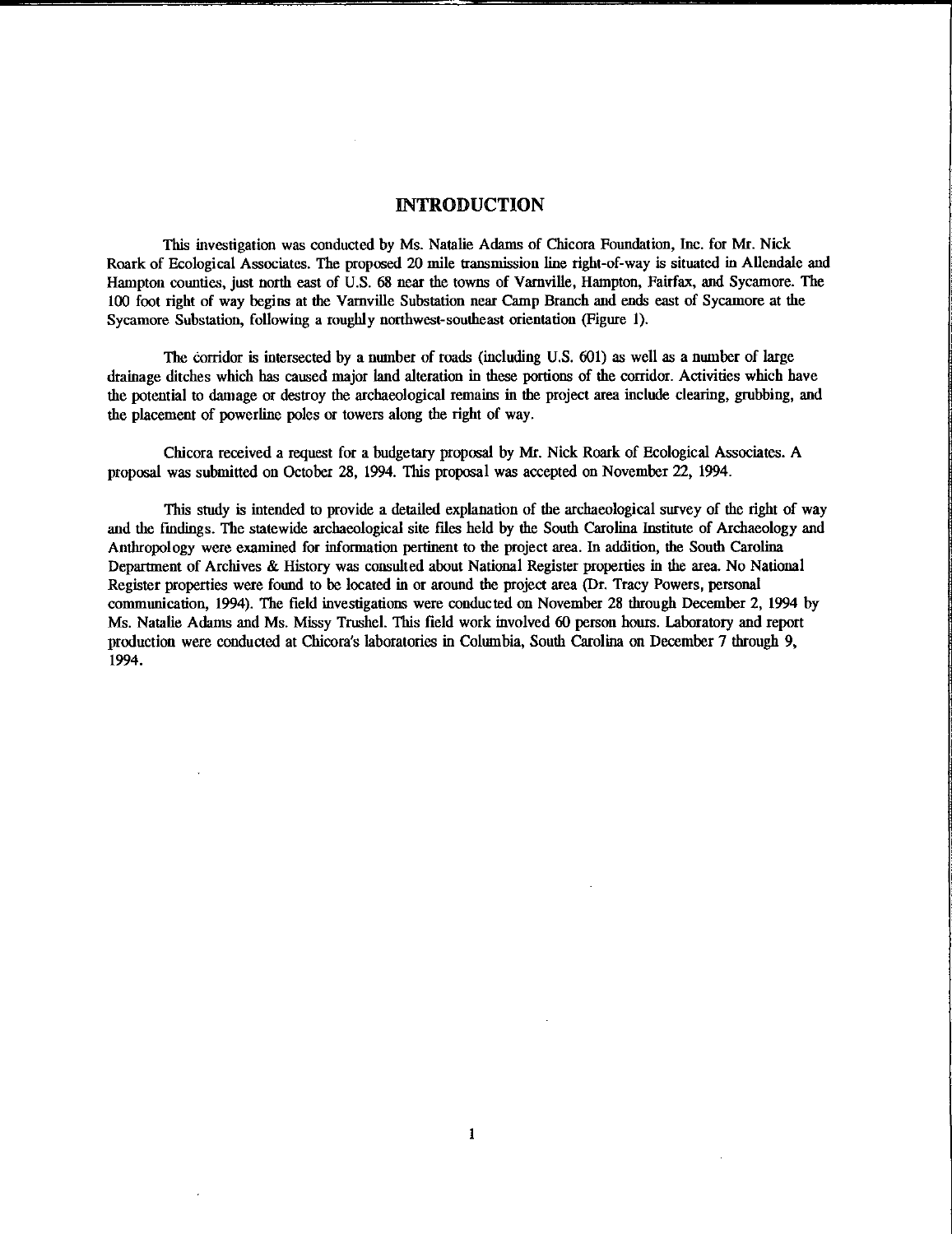### EFFECTIVE ENVIRONMENT

The project area is situated in Allendale and Lexington counties in the Coastal Plain physiographic province. The topography varies somewhat as one moves from the Coastal Zone located in the lower portion of Hampton County to the Coastal Plain. The Coastal Zone is generally flat, while the Coastal Plain consists of a highly dissected Plain containing gently rolling topography. Local elevations range from about 78 feet above mean sea level (MSL) near Camp Branch to 135 feet above mean sea level (MSL) near the Sycamore Substation. The topography is gently rolling with land becoming moderately steep adjacent to drainageways in the northern portion of the project area.

The mean annual temperature for the project area is 65.2°F. The maximum average temperature reaches 78°F while the minimum average is 52.4°F. Humidity ranges from 56% to 88% for a 12 month period. Mean annual precipitatioo is 50.29 inches and the average length of the growing season is 223 days (Macmillan and Musselman 1977). The project area has a warm climate with only about 26 days per year that have freezing temperatures. Mills (1972 [1826]:377) notes that,

Beaufort is one of the healthiest districts in the low county.... The climate of Beaufort, taken in the aggregate is the most delightful on the seaboard in the United States. A perpetual verdure prevails in the lower parts of the dislrict; ... The heat is not so oppressive as in the northern states, though of looger continuance, and the winters so mild, as scarcely to require the aid of fifes to make the inhabitants comfortable, except in damp or wet weather.

The project area contains soils of varying permeability and habitat potential, which have contributed to different types of land use during the prehistoric and historic periods. Between swamps on the upland landforms, the soils are mainly composed of sand-bottomed clay, lying about two feet below the surface (Mills 1972 [1826]). These xeric uplands support either pine or mixed pine-hardwood forest and many areas are cultivated. The forest support a large variety of big and small game. The more poorly drained soils in the lower elevations consist of loose sandy soils which support "pine barrens" vegetation (Thompson 1883:58). The "pine barrens" support slash and scrub pine and oak, as well as small game. They are not as intensively cultivated since they require more intensive land management.

The project area is drained by the Salkahatchie River which drains into the Combahee River in the lower portion of Hampton County. The Combahee, then, empties into St. Helena sound. The project corridor is intersected by one major drainage, located at the confluence of Jackson Branch and Caw Caw Swamp, which merge to form Whippy Swamp. Other drainages in the project area include Calico Branch, Bings Branch, Sandy Run, and Camp Branch. In addition to these drainages, there are a number of wetlands (some which were quite large), particularly in the portion of the corridor south and east of Crocketville.

Native vegetation for the region is mainly loblolly pine, longleaf pine, oak, and hickory in the uplands. The bottom lands contain sweetgum, blackgum, yellow poplar, maple, tupelo, cypress, and water oak. Presently, the project area consists primarily of agticultural field (primarily cottoo) in the well drained areas and small areas of planted pine in the more poorly drained soils. Other poorly drained areas were forested with gums and poplars, while wetlands consisted of cypress swamps. Figure 2 illustrates the variety of vegetative cooditions in the project area.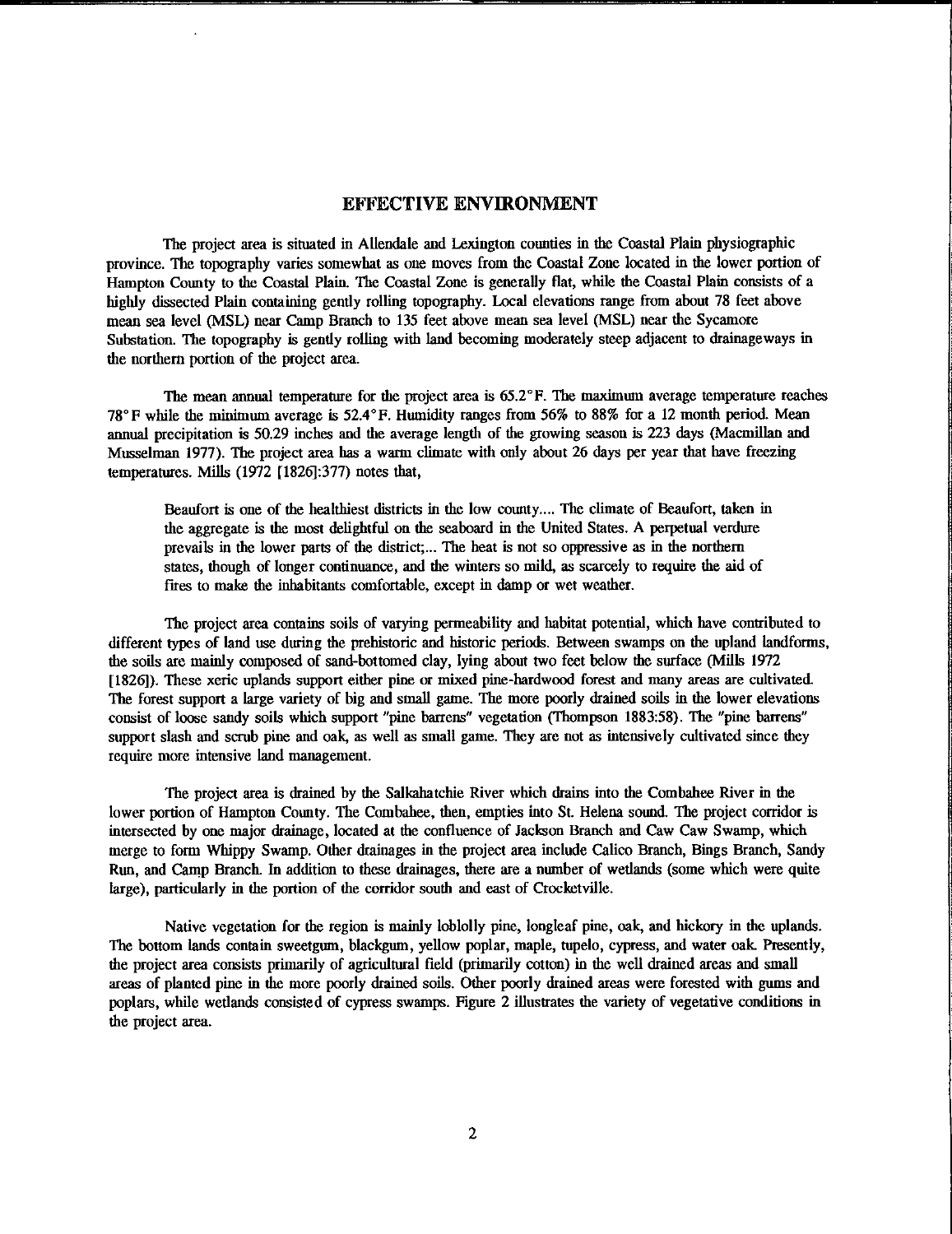

Figure I. Location of the project area on the Barnwell and Sylvania 1:100,000 topographic maps.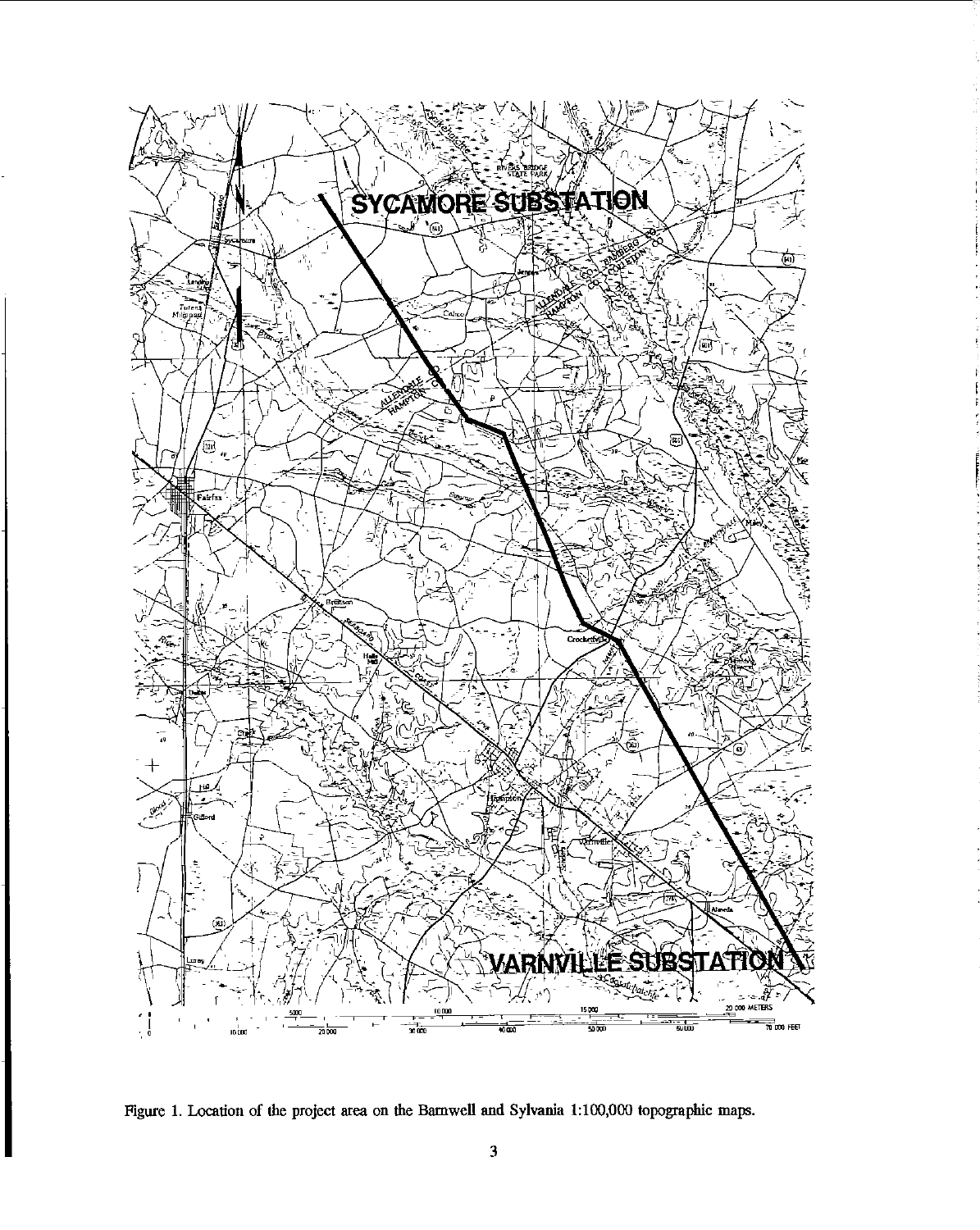## **HISTORICAL BACKGROUND**

#### Previous Archaeological Research

Very little detailed archaeological research has been performed in the Allendale and Hampton county area. Trinkley (1974) conducted test excavations at the Love Site, a Stallings-Thom's Creek site found adjacent to a Carolina bay in Allendale County. This work accompanied considerable survey work in that area dnring the same period. A substantial amount of archaeology has been performed ar the Groton Plantation in lower Allendale, upper Hampton counties. These investigations have documented a number of sites occupied from the Early Archaic up through the Mississippian period (see Peterson 1971; Stoltman 1974). In 1975 Trinkley conducted an analysis of artifacts from the Fennel Hill site gathered by local collectors. This was found to be a significant site, similar to those on Groton Plantation, although much of the site integrity had been destroyed by site looting.

A large amount of archaeological research has been performed in neighboring Barnwell and Aiken counties on Savannah River Plant property, and recently Sassaman et al. (1990) have provided synthetic information on the work that has been performed in that area.

Most of the archaeological attention that Allendale county has received has been studies on quarrying behavior at Allendale Chert quarries. Goodyear and Charles (1984) have published an archaeological survey of the chert quarries in western Allendale county. Allendale Chert is a light colored fossiliferous Coastal Plain



Figure 2. General field conditions in the project area.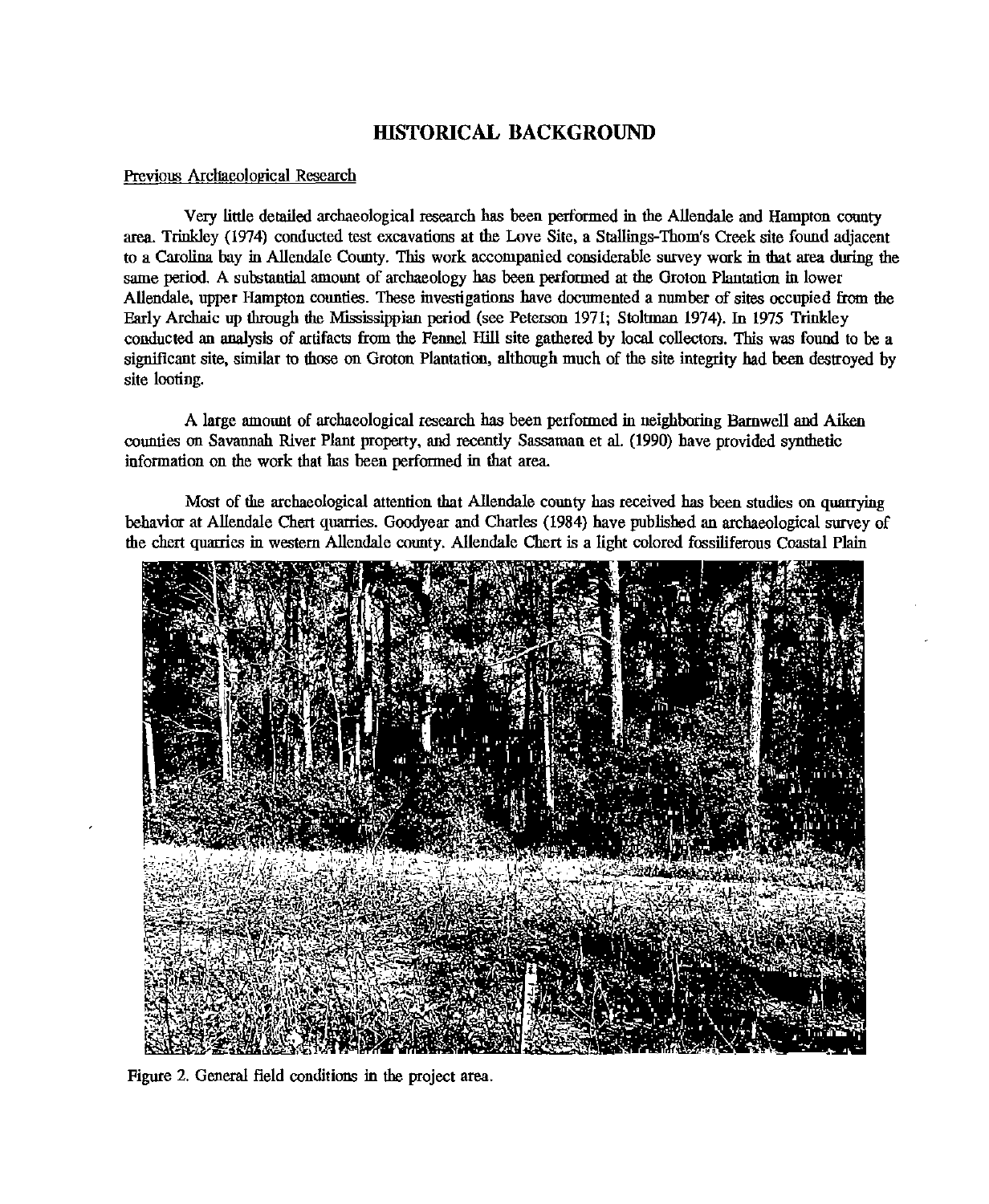chert. Until the 1980s the Rice Quarry (38AL14) was the only known outcrop and quarry in South Carolina. Goodyear and Charles (1984) work identified 14 quarries and sites related to quarries which were collectively nominated to the National Register of Historic Places as an archaeological district.

John Swanton, in conjunction with Marmaduke Floyd of Savannah, Georgia, began collecting the Parachula site on Stokes Bluff in nearby Hampton County in the late 1930s. This site, now almost completely destroyed by erosion, is one of the few protohistoric/historic sites recorded from the region (see Caldwell 1948).

#### Brief Prehistoric and Historic Synopsis

The Paleo-Indian period, lasting from 12,000 to 8,000 B.C., is evidenced by basally thinned, sidenotched projectile points; fluted, Janceolate projectile points; side scrapers; end scrapers; and drills (Coe 1964; Michie 1977). The Paleo-Indian occupation, while widespread, does not appear to have been intensive. Points usually associated with this period include the Clovis and several variants, Suwannee, Simpson, and Dalton (Goodyear et al. 1989:36-38).

At least 24 Paleo-Indian points have been found in the Allendale County area and 19 in the Hampton County area, clustered along the Savannah, Coosawatchie, and Salkahatchie Rivers and their tributaries (Goodyear et al. 1989:33). This pattern of artifacts found along major river drainages bas been interpreted by Michie to support the concept of an economy "oriented towards the exploitation of now extinct mega-fauna" (Michie 1977:124).

Unfortunately, little is known about Paleo-Indian subsistence strategies, settlement systems, or social organization. Generally, archaeologists agree that the Paleo-Indian groups were at a band level of society, were nomadic, and were both hunters and foragers. While population density, based on the isolated finds, is thought to have been low, Walthall suggests that toward the end of the period, "there was an increase in population density and in territoriality and that a number of new resource areas were beginning to be exploited" (Walthall 1980:30).

The Archaic period, which dates from 8000 to 2000 B.C., does not form a sharp break with the Paleo-Indian period, but is a slow transition characterized by a modem climate and an increase in the diversity of material culture. Archaic period assemblages, characterized by comer-notched, side-notched, and broad stemmed projectile points, are common in the vicinity, although they rarely are found in good, well-preserved contexts.

The Woodland period begins, by definition, with the introduction of fired clay pottery about 2000 B.C. along the South Carolina coast and much later in the Carolina Piedmont, about 500 B.C. It should be noted that many researchers call the period from about 2500 to 1000 B.C. the Late Archaic because of a perceived continuation of the Archaic lifestyle in spite of the manufacture of pottery. Regardless of terminology, the period from 2000 to 500 B.C. was a period of tremendous change.

The subsistence economy during this early period was based primarily on deer hunting and fishing, with supplemental inclusions of small mammals, birds, reptiles, and shellfish. Various calculations of the probable yield of deer, fish, and other food sources identified from some coastal sites indicate that sedentary life was not only possible, but probable. Further inland it seems likely that many Native American groups continued the previous established patterns of band mobility. These frequent moves would allow the groups to take advantage of various seasonal resources, such as shad and sturgeon in the spring, nut masts in the fall, and turkeys during the winter.

The South Appalachian Mississippian period, from about A.D. 1100 to A.D. 1640 is the most elaborate level of culture attained by the native inhabitants and is followed by cultural disintegration brought about largely by European disease. The period is characterized by complicated stamped pottery, complex social organization, agriculture, and the construction of temple mounds and ceremonial centers. The earliest coastal phases are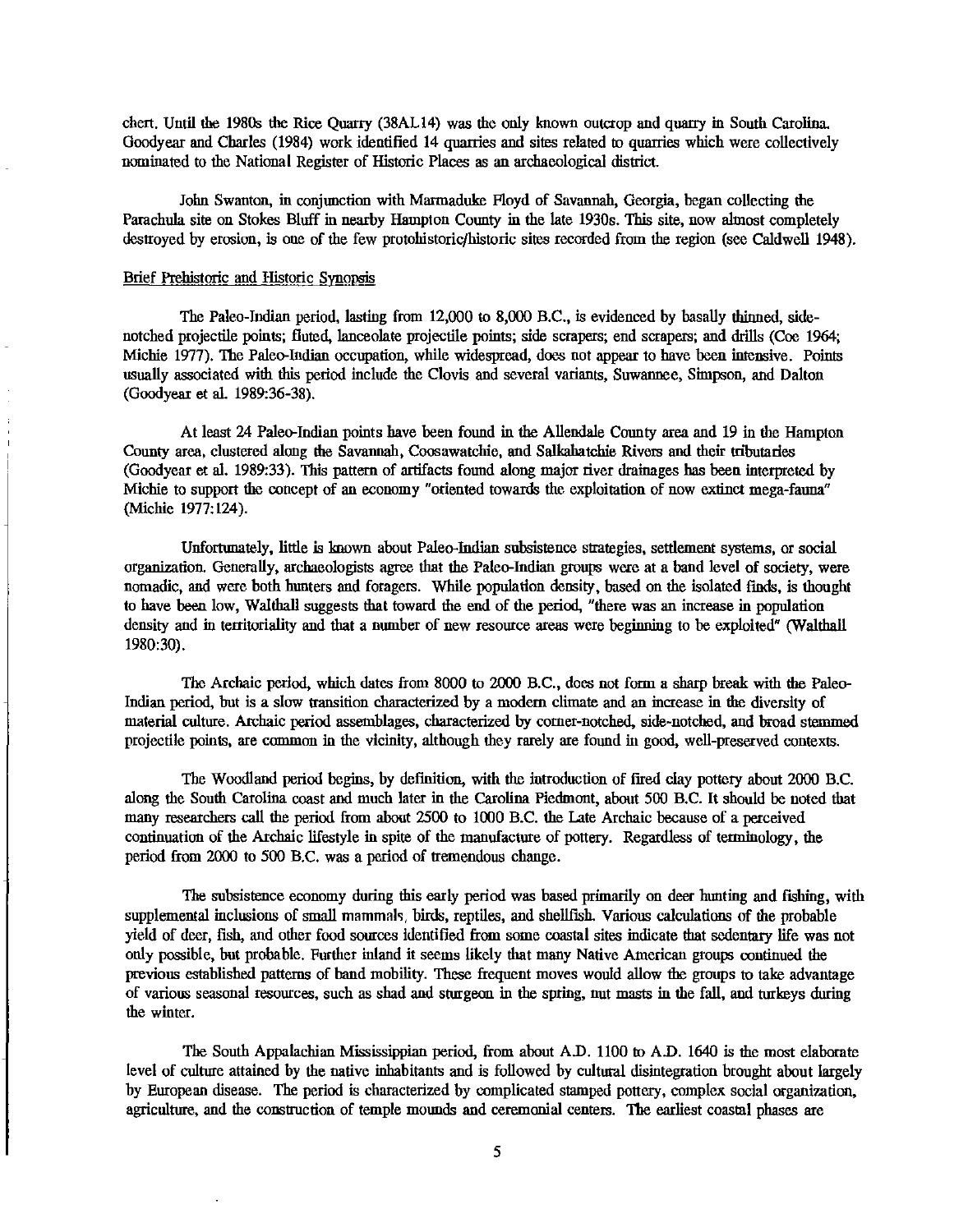named the Savannah and Irene (known as Pee Dee further inland) (A.D. 1200 to 1550).

There is minimal archaeological evidence for historic Indian occupation along the middle Savannah River. DePratter (1988) has recently summarized the historical evidence, and the general locations of a number of towns occupied after 1670 have been identified. Caldwell (1948) fonnd evidence of a post-contact Indian site on the Savannah River in Hampton County which he believes is the early Creek town of Palachacolas. The only other evidence for historic Indian occupations in the Savannah River Valley comes from the upper part of the drainage, where a number of Lower Cherokee Towns were present nntil late in the eighteenth century (see Caldwell 1956; Kelly and DeBaillou 1960; Kelly and Neitzel 1961).

The bulk of the historic discussions will focus on Barnwell district since it is likely that its development parallels the general development of the project area since it is so far removed from the town of Beanfort and Hilton Head Island Allendale and Hampton Connties are historically part of the Barnwell and Beanfort Districts. Mills (1972]:358) briefly discusses the early settlement of the project area:

The settlement of this part of the state took place about the same time with Orangeburg district, namely, in 1704. In 1800 Barnwell was erected into an independent judicial district, nnder its present title, which was given in honour of the Barnwells of Beanfort, who rendered such eminent services to the state.

Although exploration of the Savannah River Valley began as early as the sixteenth century (DePratter 1989), substantial settlement of the area did not begin nntll after the Yamassee Indian War (1715-1718). By the mid eighteenth century, cattle ranchers and subsistence farmers cleared land and established small farms and plantations (Kovacik and Winberry 1987:69-71), and by the eve of the American Revolution, cattle ranching was well established in the area (Brooks 1981).

While Tory forces were quite active in the Barnwell District during the American Revolution, only one skirmish took place in Allendale County. This was in conjnnction with the American capture of Augusta from the British, and occurred at Matthews Bluff (presently Cohen's Bluff) across from Brier Creek (Brooks 1984).

By 1800 the population consisted of 6,596 whites, 1,690 African American slaves, totalling 7,286. In twenty years the population more than doubled with 8,162 whites, 6,336 slaves, and 252 free blacks, for a total of 14,750 individuals (Mills 1972 [1826]:359). By 1850, the population, again, nearly doubled There were 12,289 whites, 14,008 slaves, and 311 free blacks, totalling 26,608. In the years preceding the Civil War, the population growth in the state slowed considerably, as planters and farmers left the exhausted soils of South Carolina and moved to Georgia, Alabama, and Mississippi (Kovacik and Winberry 1987:92-93).

Mills' Atlas (1825) shows that the bulk of the settlement in the project area was along road networks as opposed to rivers (Figures 3 and 4). There is a cluster of sttuctures shown in the vicinity of a crossroad which is now known a8 Crocketville (Figure 3).

Barnwell Connty saw some activity during the Civil War. General H.W. Slocum with Sherman's Army crossed over the Savannah River into Sonth Carolina thirty miles north of Savannah, Georgia. The Federals took in flank on both its sides the Confederate brigade guarding Rivers' Bridge two miles south of Barnwell. The town of Barnwell was burned (Wallace 1953:548).

Exhausted by war and stunned by the upheaval of their economic and social system the residents of Barnwell District, as well as the rest of the state, were in a state of confusion and hardship. Immediately after the Civil War cotton prices peaked, causing many Southerners to plant cotton again, in the hope of recouping losses from the War. The single largest problem across the South, however, was labor. While some freedmen stayed on to work, others, apparently many others, left.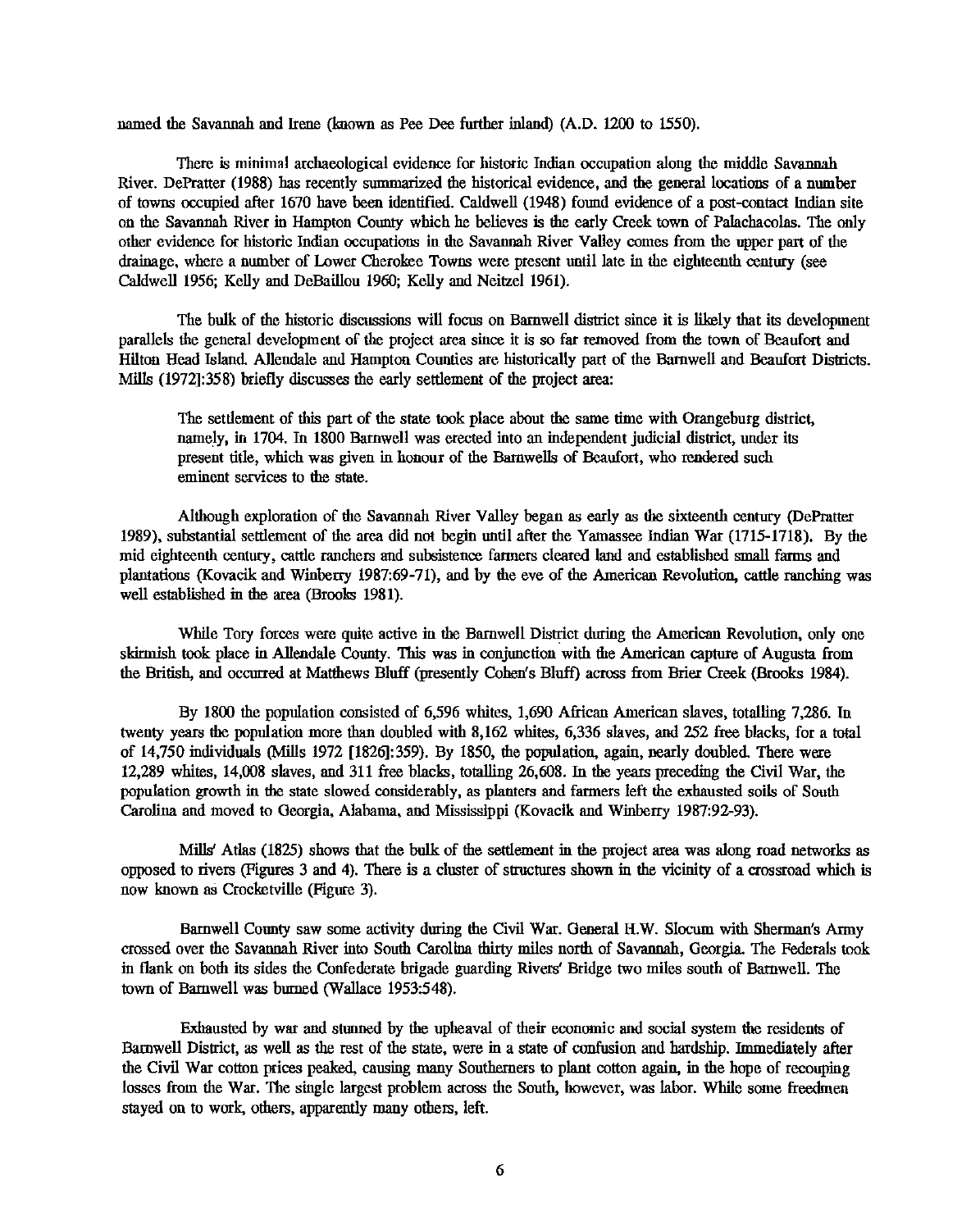

Figure 3. The project area in the Beaufort district in 1826:

The hiring of freedmen began immediately after the war, with variable results. The Freedmen's Bureau attempted to establish a system of wage labor, but the effort was largely tempered by the enactment of the Black Codes by the South Carolina Legislature in September 1865. These Codes allowed nominal freedom, while establishing a new kind of slavery, severely restricting the rights and freedoms of the black majority (see Orser 1988:50). Added to the Codes were oppressive contracts which reinforced the power of the plantation owner and degraded the freedom of the Blacks. The freedmen found power, however, in their ability to break their contracts and move to a new plantation, beginning a new contract. With the high price of cotton and the scarcity of labor, this mechanism caused tremendous agitation to die plantation owners.

Gradually owners turned away from wage labor contracts to two kinds of tenancy -- sharecropping and renting. While very different, both succeeded in making land ownership very difficult, if not impossible, for the vast majority of Blacks. Sharecropping required the tenant to pay his landlord part of the crop produced, while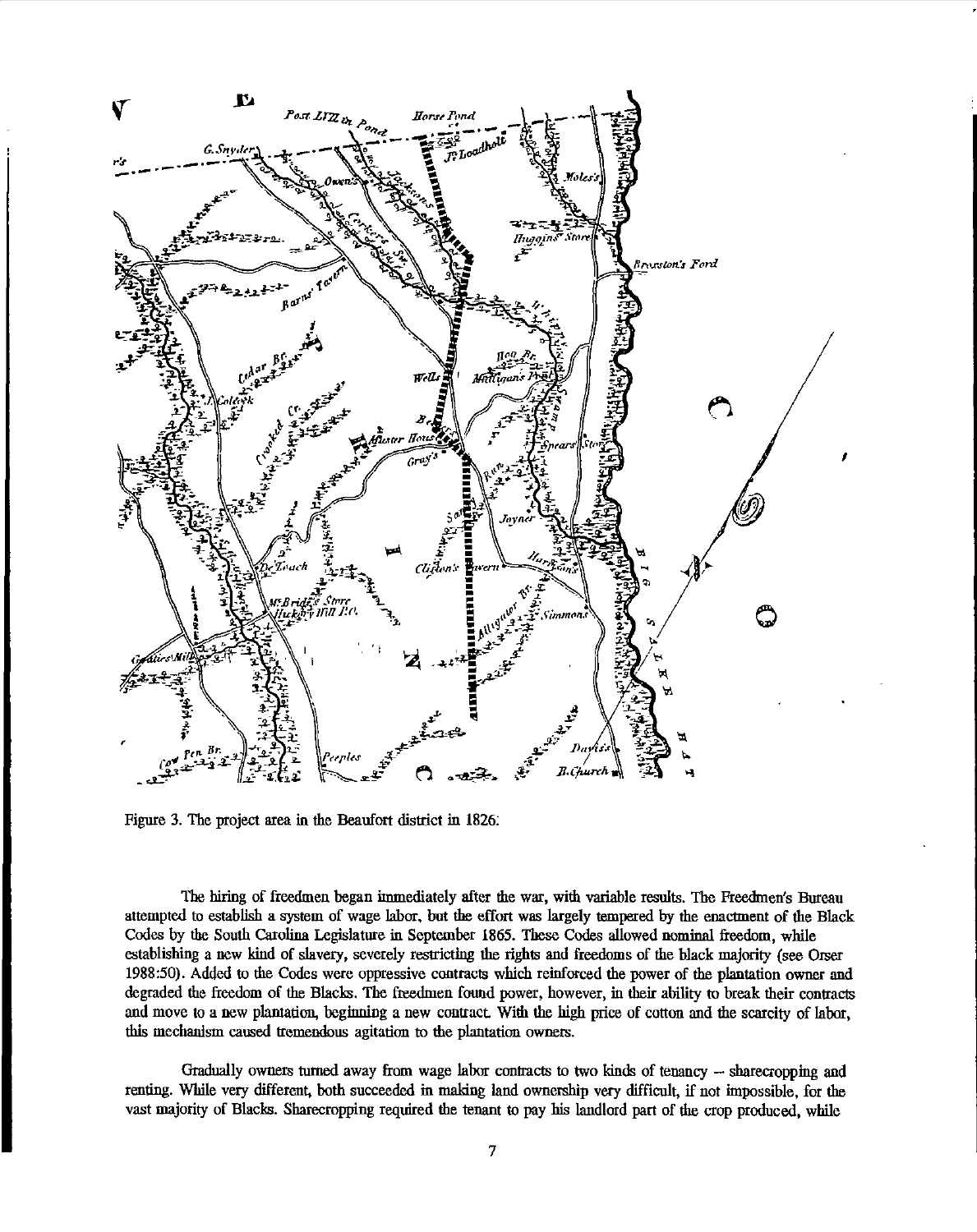

Figure 3. The project area in the Barnwell district in 1826.

renting required that he pay a fixed rent in either crops or money. In sharecropping the tenant supplied the labor and one-half of the fertilizer, the landlord supplied everything else - land, house, tools, work animals, animal feed, wood for fuel, and the other half of the needed fertilizer. In return the landlord received half of the crop at harvest. This system became known as "working on halves," and the tenants as "half hands," or "half tenants."

In share-renting, the landlord supplied the land, housing, and either one-quarter or one-third of the fertilizer costs. The tenant supplied the labor, animals, animal feed, tools, seed, and the remainder of the fertilizer. At harvest the crop was divided in proportion to the amount of fertilizer that each party supplied. A mnnber of variations on this occurred, one of the most common being "third and fourth,'' where the landlord received one-fowth of the cotton crop and one-third of all other crops. In cash-renting the landlord provided the land and housing, with the renter providing everything else and paying a fixed per-acre rent in cash.

Living conditions for the independent black farmer in the Barnwell District during the late nineteenth centmy was "from hand to mouth'' whether they be landowners or tenants, and it was almost impossible for tenants to save any money to acquire their own land (Anonymous 1884).

ln the 1880s the Barnwell District had no operating cotton mills although Fairmount Mills was under construction on Tinker Creek. Cotton was, however, being produced in large amounts and it was estimated that the average cost of producing merchantable cotton was abont eight cents a pound and 40 dollars to bale 500 pounds. It appears that a large portion of the manufacturing in the county was milling grain or producing lumber and turpentine. Of 147 manufacturing establishments there were 94 grist mills, 42 lumber mills, and 10 turpentine establishments (Anonymous 1884). Corn was the largest agricultural product with 88,463 acres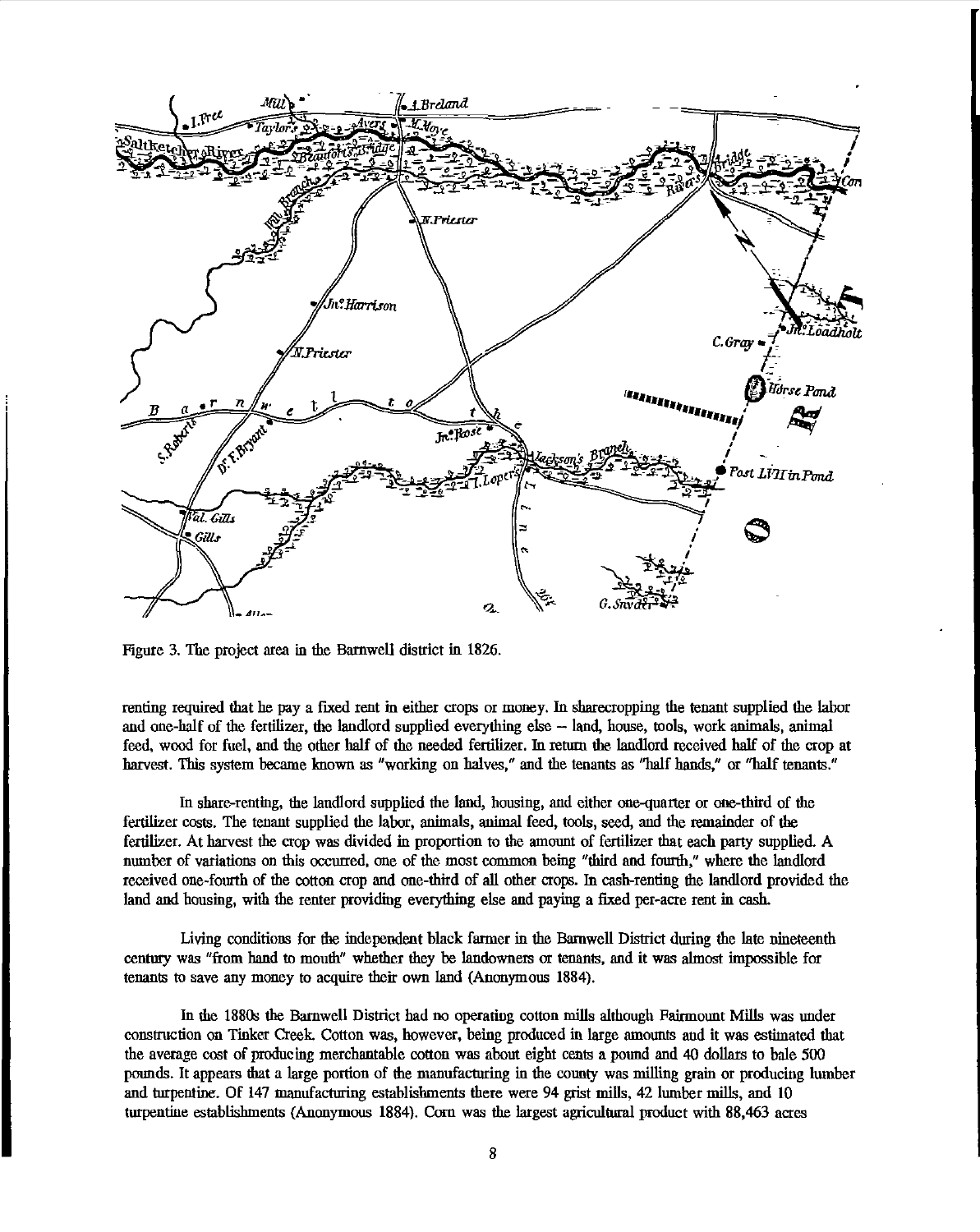producing 814,130 bushels. Cotton closely followed with 83,308 acres producing 35,858 bales (Watson 1907:572). By 1900 Barnwell District had a population of 35,504 dropping from 44,613 in the previous decade.

 $\overline{a}$ 

 $\ddot{\phantom{a}}$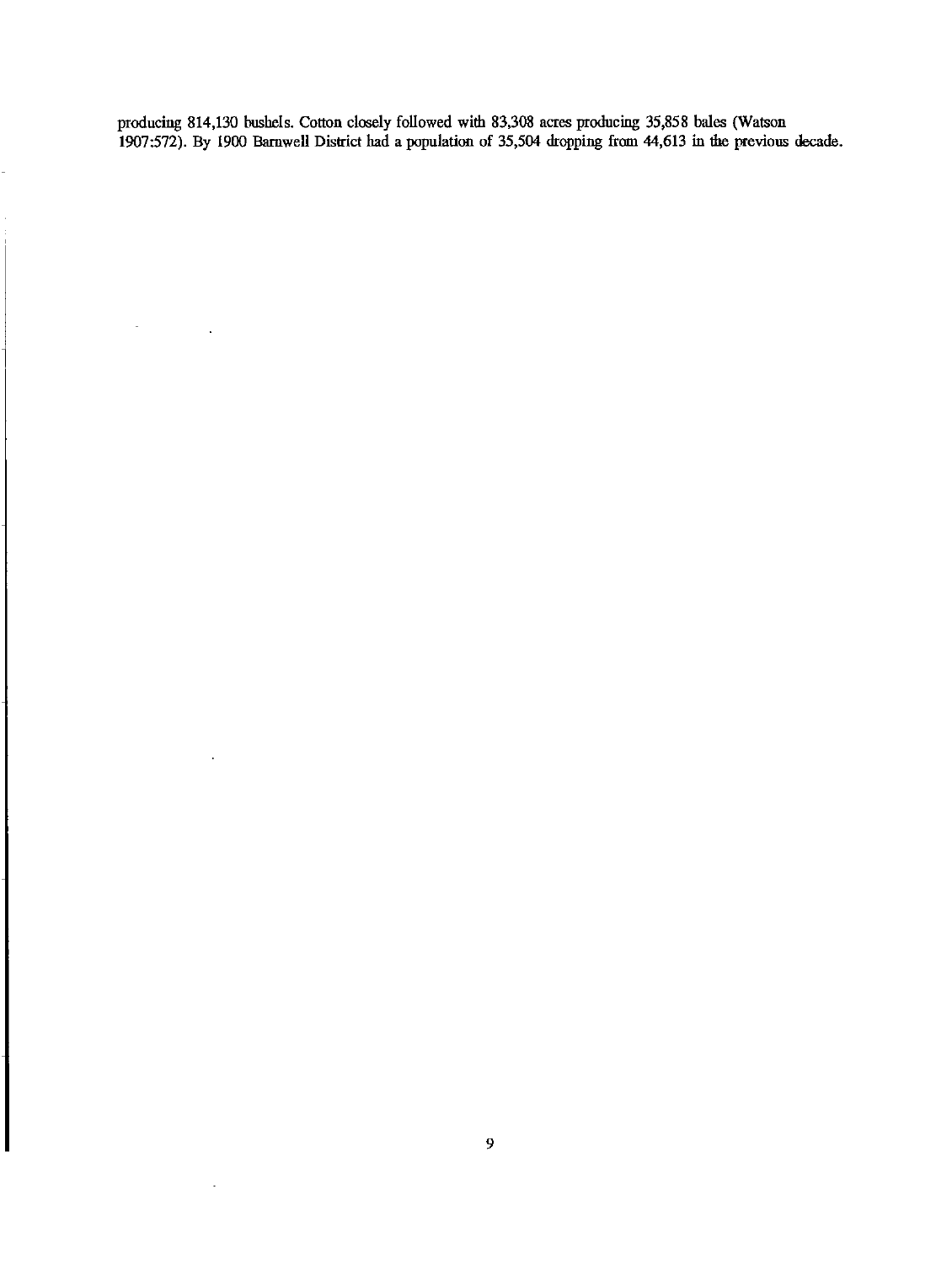## FIELD METHODS

#### Field Methods

The initially proposed field techniques involved the placement of shovel tests along the centerline of the 20 mile 100 foot wide right of way at 100 to 200 foot intervals, depending on variables such as topography and soil drainage. The minimal definition of a site in this study was two or more artifacts within a 25 foot radius. In addition, remains that were not older than 40 years were not recorded as archaeological sites.

Should sites be identified by surface collection and/or shovel testing, further tests would be used to help obtain additional data on site boundaries, artifact quantity and diversity, site integrity, and temporal affiliation. The information required for completion of the South Carolina Institute of Archaeology and Anthropology site forms would be collected and photographs would be taken, if warranted in the opinion of the field investigator.

All soil from the shovel tests would be screened through 1/4-inch mesh, with each test numbered sequentially. Each test would measure about 1 foot square and would normally be taken to a depth of at least I foot. All cultural remains would be collected, except for shell, mortar, and brick, which would be quantitatively noted in the field and discarded Notes would be maintained for profiles at any sites encountered.

These methods were executed without significant deviation. The only deviation consisted of pedestrian survey of freshly plowed fields with only occasional shovel testing to provide information on soil conditions. 1n addition, wetland (in standing water) were not examined.

As a result of the archaeological survey of the Varnville-Sycamore trausmission line right of way, 345 shovel tests were excavated with an average of one shovel test every 324 feet.

#### Curation

It is anticipated that field notes and artifacts will be accessioned for curation at the South Carolina Institute of Archaeology and Anthropology. Field notes have been prepared for curation using archival standards and will be trausferred to the South Carolina Institute of Archaeology and Anthropology as soon as the project is complete.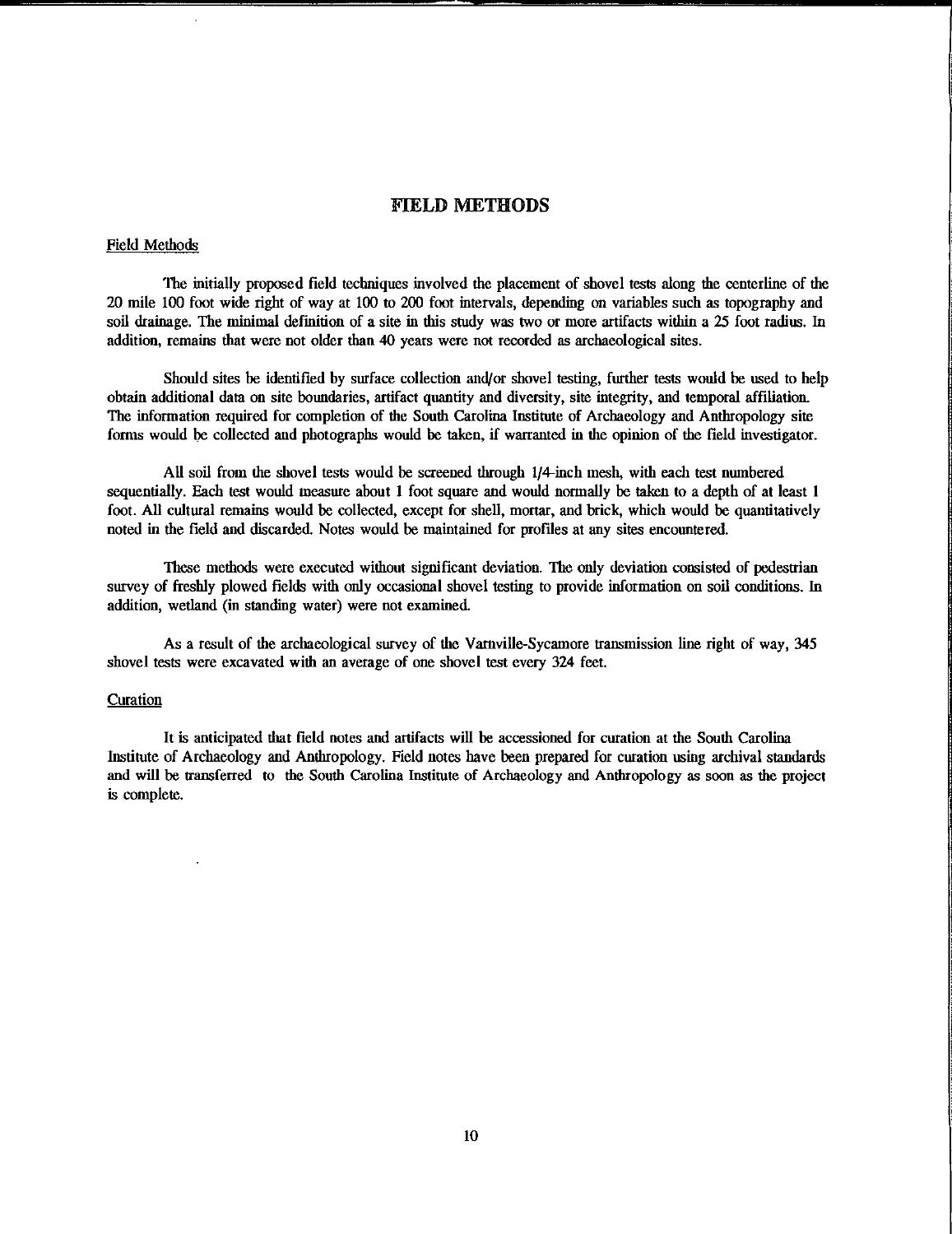### RESULTS

As a result of the archaeological survey of the Varnville-Sycamore transmission line right of way, one site (38HA90) was revisited and nine new sites (38AL215, 38AL216, 38AL217, 38HA202, 38HA203, 38HA204, 38HA205, 38HA206, and 38HA207) were identified and recorded

#### New Sites

Site 38AL215 is located northwest of the T-intersection of S-3-64 and S-3-191 (Figure 5). The approximate center of the site is located 30 feet south of Station 1047+00 on an upland plateau. The central UTM coordinates are E483560 N3655760 and the site measures approximately 175 feet north-south by 150 feet east-west Soil profiles consisted of 0.8 feet of medium brown soil overlying brownish gray soil.

The site consists of two loci. Locus 1 is a twentieth century razed house site. While the bulk of the surface remains appeared to date to the last half of the twentieth century, a number of hole-in-top cans were found at the site. By about 1920 evaporated milk cans were almost exclusively hole-in-top cans (Rock 1984) which pushes the site's initial occupation back to the 1920s at the earliest. Other surface materials noted included paint buckets, roofing tin, duct work, bicycles, an aquarium, metal barrels, clear glass canning jars, mattresses, etc. None of these surface remains were collected

Eleven shovel tests were excavated in cardinal directions from the posited center point of the locus at 25 foot intervals. None of these tests produced artifacts. This suggests that the locus may be a dump site rather than **a domestic occupation.** 

Just north of locus 1 in an overgrown agricultural field was a small lithic scatter measuring about 25 by 25 feet (locus 2). A surface collection was perform, collecting all visible remains. The artifacts consisted of seven Coastal Plain chert flakes. Five shovel tests were excavated in cardinal directions from the posited center of the site at 25 foot intervals. None of these produced artifacts.

Given the lack of subsurface remains at both loci, the questionable context of locus 1, and the sparsity of locus 2, 38AL215 is recommended as not eligible for inclusion on the National Register of Historic Places. It is unlikely that the sites can address significant questions relating to the prehistoric or twentieth century occupation of Allendale County.

Site 38AL216 is located approximately 1200 feet north of S-3-56, about 240 feet south of Station 894+60 (Figures 5 and 6). The central UTM coordinates are E486080 N3651740 and the site measures approximately 150 feet east-west by 175 feet north-south.

The site consists of a dense scatter of early twentieth century remains in a plowed cotton field Within this scatter of remain a small mound area (about 50 by 50 feet) could be vaguely seen. Surface examination of this rise revealed that it contained a moderate amount of brick rubble, strongly suggesting that a house was probably situated on this spot. Surface visibility was excellent and a collection was made.

The site was shovel tested in cardinal directions at 25 foot intervals from the center of the rise (Figure 6). A total of 20 shovel tests were excavated, with 11 yielding subsurface remains (Table 1). These remains yielded diagnostic artifacts such as amethyst glass, whiteware, and cut nails. The shovel testing yielded a surprising number of architectural artifacts which is unlike most tenant sites. The artifact pattern, shown in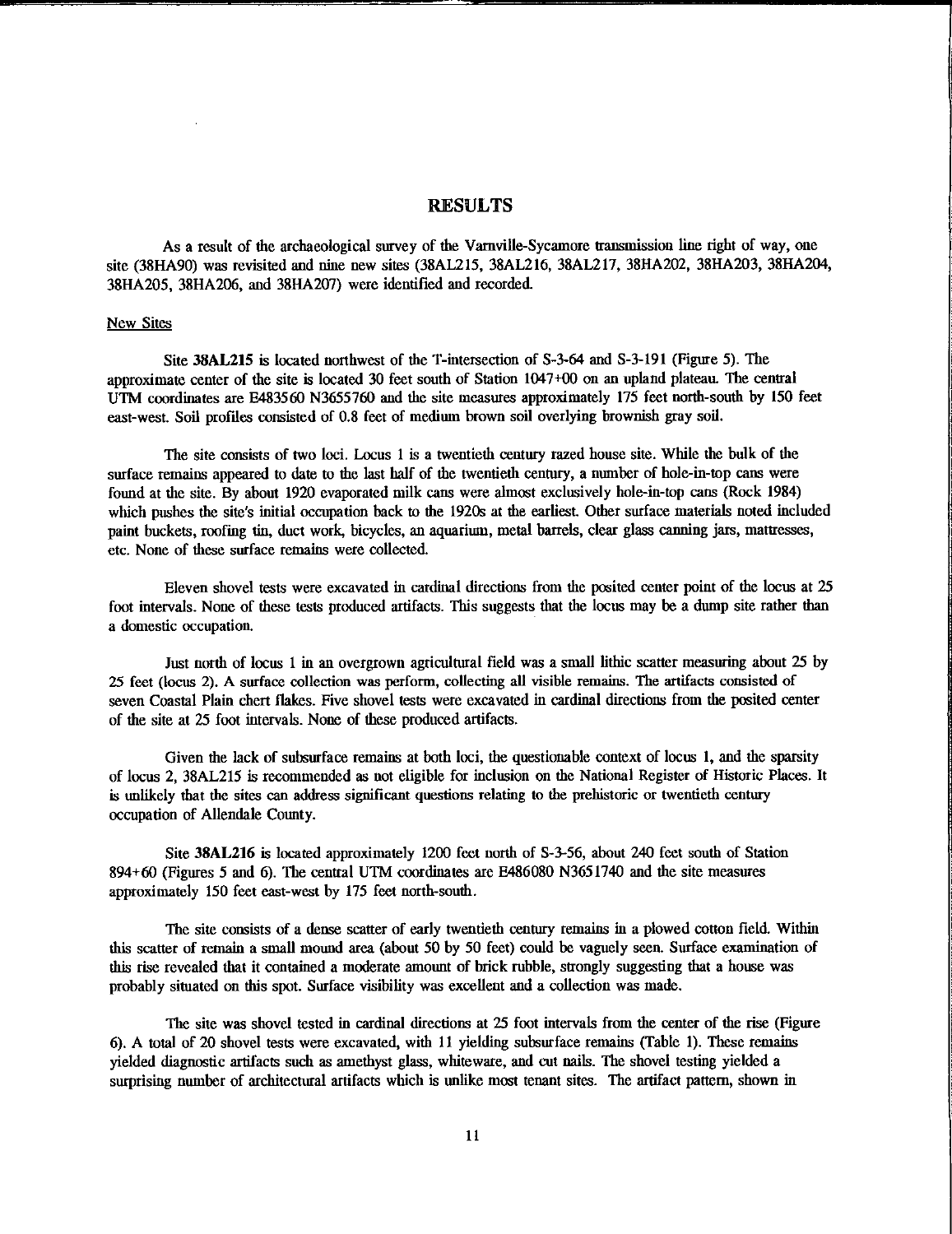

Figure 5. Sites located on the 1982 Sycamore USGS quadrangle.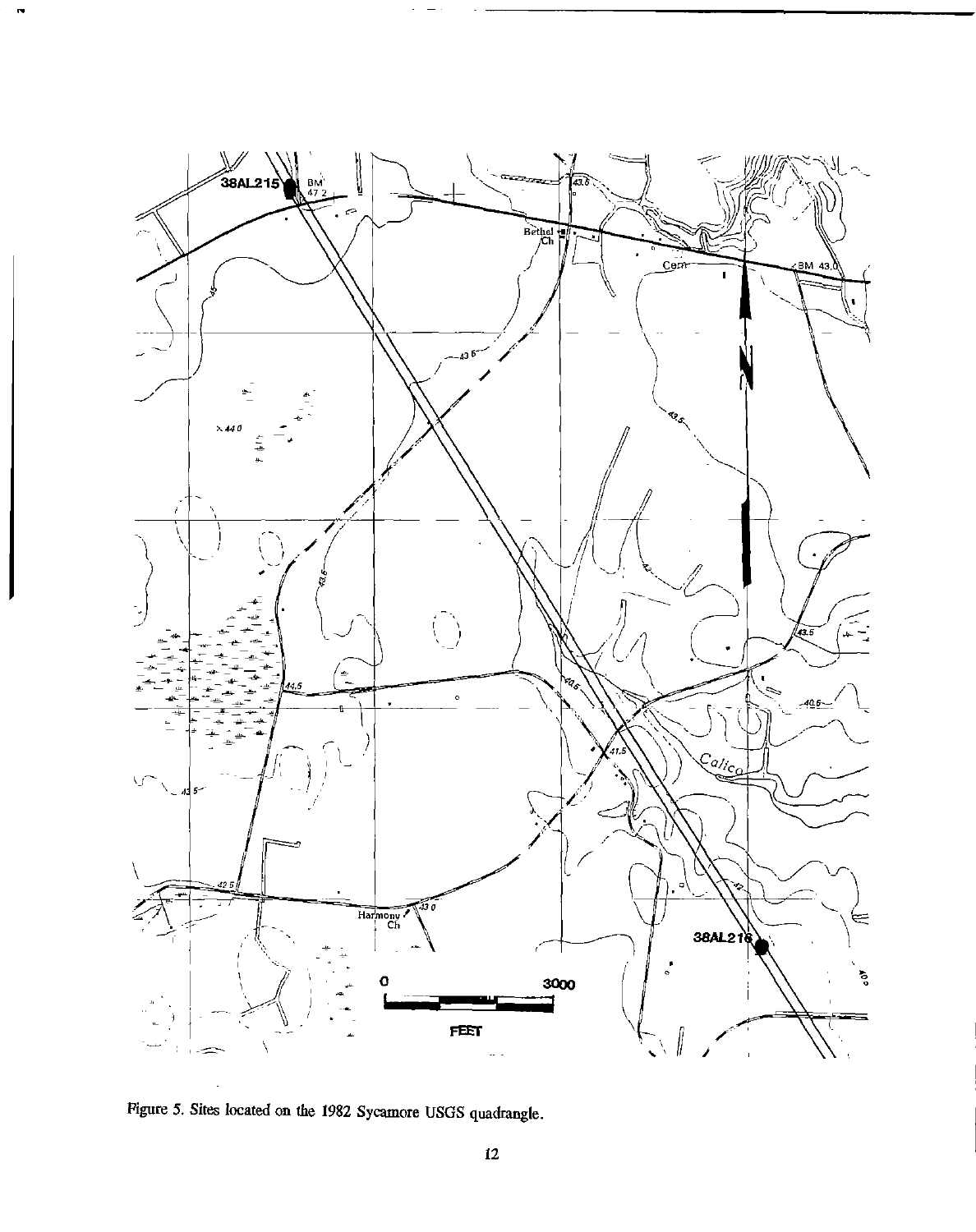| Provenience | ww | SW Porc | MG | AG CG |   |   | BG GG WG CN |   | UIDN |
|-------------|----|---------|----|-------|---|---|-------------|---|------|
| Surface     |    |         | 2  | 2     |   |   |             |   |      |
| 25 East     |    |         |    |       |   |   |             |   |      |
| 50 East     |    |         |    |       |   |   |             |   |      |
| 25' West    |    |         |    |       |   |   |             |   |      |
| 75' West    |    |         |    |       |   |   |             |   | 2    |
| 25' South   |    |         |    |       |   |   |             | 4 |      |
| 50' South   |    |         |    |       |   |   |             |   |      |
| 25' North   |    |         |    |       |   |   |             |   |      |
| 50 North    |    |         |    |       |   |   |             | З |      |
| 75' North   |    |         |    | 2     |   |   |             |   | 3    |
| 100' North  |    |         |    |       |   |   |             |   |      |
| 125' North  | 2  |         |    |       |   |   |             |   |      |
| Total       | 5  |         | 3  | 6     | ٩ | 2 | 2.          | 9 | 19   |

Table I. Artifacts recovered from 38AL216

Key: WW=whiteware, SW=stoneware, Porc=Porcelain, MG=milk glass, AG=amethyst glass, CG=clear glass, BG=blue glass, GG=green glass, WG=window glass, CN=cut nails, UIDN=unidentifiable nail fragments.

Table 2. Artifact Pattern from 38AL216

| Group        |    | 70    |
|--------------|----|-------|
| Kitchen      | 22 | 42.3  |
| Architecture | 30 | 57.7  |
| Total        | 52 | 100.0 |

Table 2, illustrates that the structure that existed at the site may have been more than the small wooden bonses associated with tenant farmers. The pattern closely resembles Drucker et al.'s (1984) pattern for yeoman farmers (Table 3). Tbe belief that the structure represents a land owner's house is bolstered by its representation on the 1938 Allendale County road map as a farm nnit (Figure 7).

The shovel testing at the site revealed that the plowzone normally extends to a depth of about 1.0 feet. However, shovel tests containing artifacts had deposits that went to 1.5 feet below the ground surface. Tbe density of the artifacts, the presence of the small rise, and the increased depth of deposits in positive shovel tests suggest that the site may contain intact subsurface features. As a result further testing is needed to determine if any subsurface features exist, what the variety of data sets (eg. fauna! remains, structural remains, etc.) are, and how badly plowing has disturbed the conrext of the artifacts.

Since very little is known archaeologically about the lifeways of early twentieth century people in Allendale and Hampton counties, this site gains potential importance. In addition, although several excavations have been done at tenant sites, virtually nothing is known about the small land owner in the early twentieth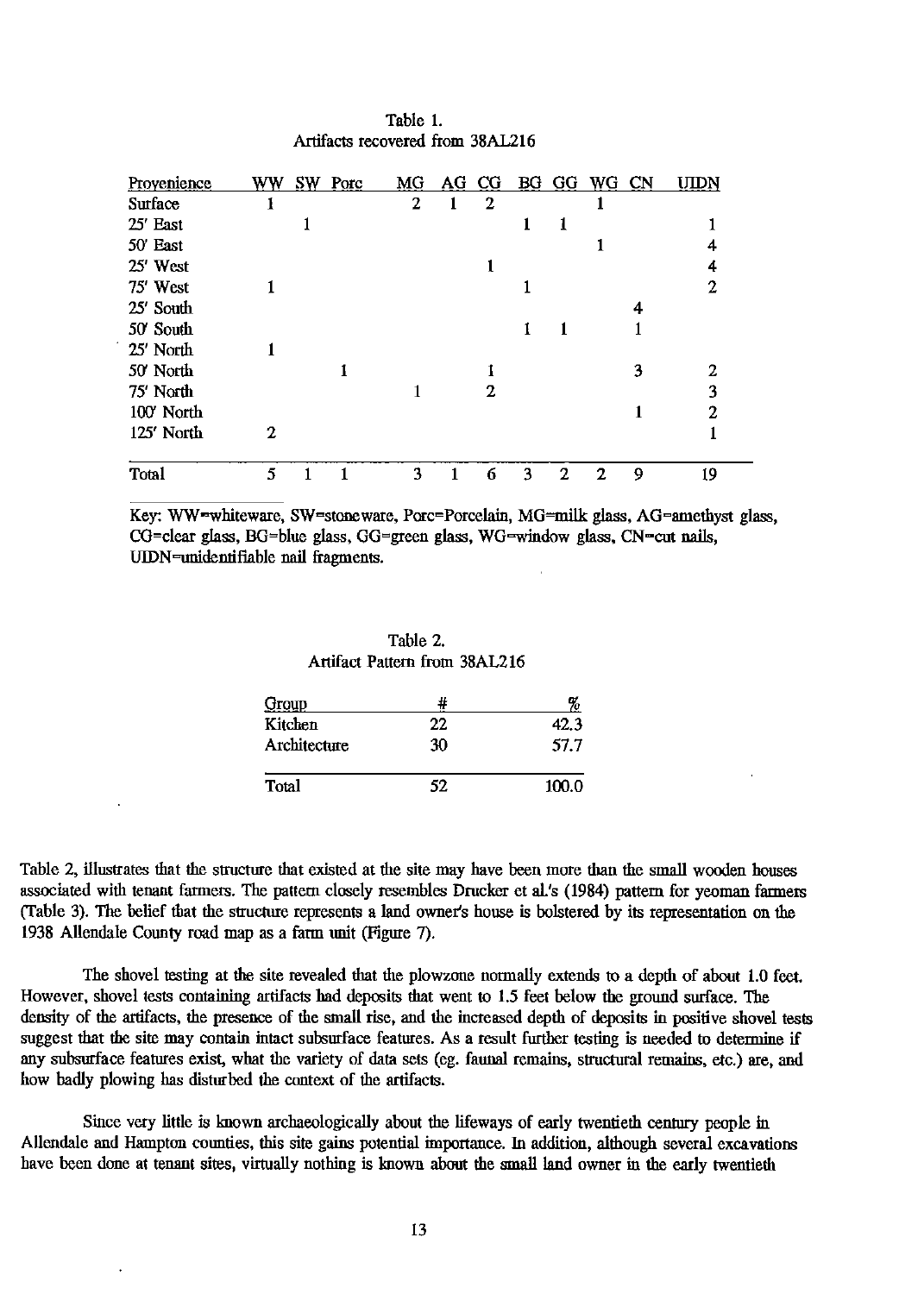| Artifact Group | Revised Carolina<br>Artifact Pattem <sup>1</sup> | Revised Frontier<br>Artifact Pattem <sup>1</sup> | Carolina Slave<br>Artifact Pattern <sup>*</sup> | Georgia Slave<br>Artifact Pattern <sup>b</sup> | Piedmont Tenant<br>Yeoman Artifact Pattem <sup>e</sup> |
|----------------|--------------------------------------------------|--------------------------------------------------|-------------------------------------------------|------------------------------------------------|--------------------------------------------------------|
|                |                                                  |                                                  |                                                 |                                                |                                                        |
| Kitchen        | $51.8 - 65.0%$                                   | $35.5 - 43.8\%$                                  | $70.9 - 84.2%$                                  | $20.0 - 25.0%$                                 | 45.6% (40.0 - 61.2%)                                   |
| Architectural  | $25.2 - 31.4\%$                                  | $41.6 - 43.0%$                                   | $11.8 - 24.8\%$                                 | $67.9 - 73.2%$                                 | 50.0% (35.8 - 56.3%)                                   |
| Furniture      | $0.2 - 0.6%$                                     | $0.1 - 1.3%$                                     | $0.1\%$                                         | $0.0 - 0.1%$                                   | $0.4\%$                                                |
| Ams            | $0.1 - 0.3%$                                     | $1.4 - 8.9%$                                     | $0.1 - 0.3%$                                    | $0.0 - 0.2\%$                                  | ٠                                                      |
| Clothing       | $0.6 - 5.4%$                                     | $0.3 - 1.6%$                                     | $0.3 - 0.8\%$                                   | $0.3 - 1.7%$                                   | 1.8%                                                   |
| Personal       | $0.2 - 0.5%$                                     | 0.1%                                             | $0.1\%$                                         | $0.1 - 0.2\%$                                  | $0.4\%$                                                |
| Tobacco        | $1.9 - 13.9\%$                                   | $1.3 - 14.0\%$                                   | $2.4 - 5.4\%$                                   | $0.3 - 9.7\%$                                  | -                                                      |
| Activities     | $0.9 - 1.7%$                                     | $0.5 - 5.4%$                                     | $0.2 - 0.9\%$                                   | $0.2 - 0.4\%$                                  | 1.8%                                                   |

## Table 3. Various Artifact Patterns

 $\ddot{\phantom{0}}$ 

#### Sources:

<sup>\*</sup>Garrow 1992

<sup>b</sup> Singleton 1980

• Drucker et al. 1984:5-47 (no range was provided, but has been<br>partially reconstructed for the Kitchen<br>and Architecture Groups)

 $\cdot$ 

 $\mathcal{L}$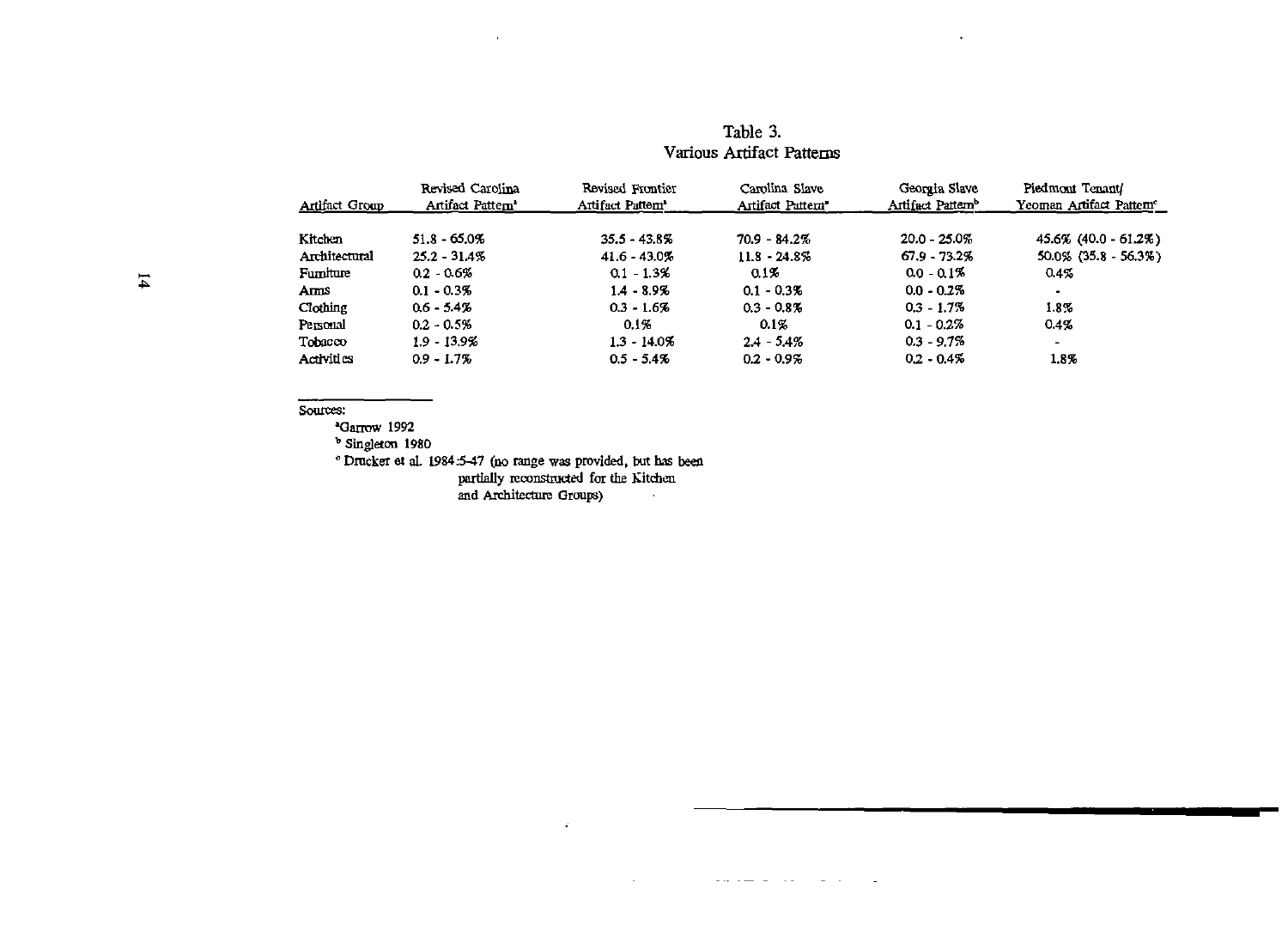

gure 6. Shovel testing at 38AL216.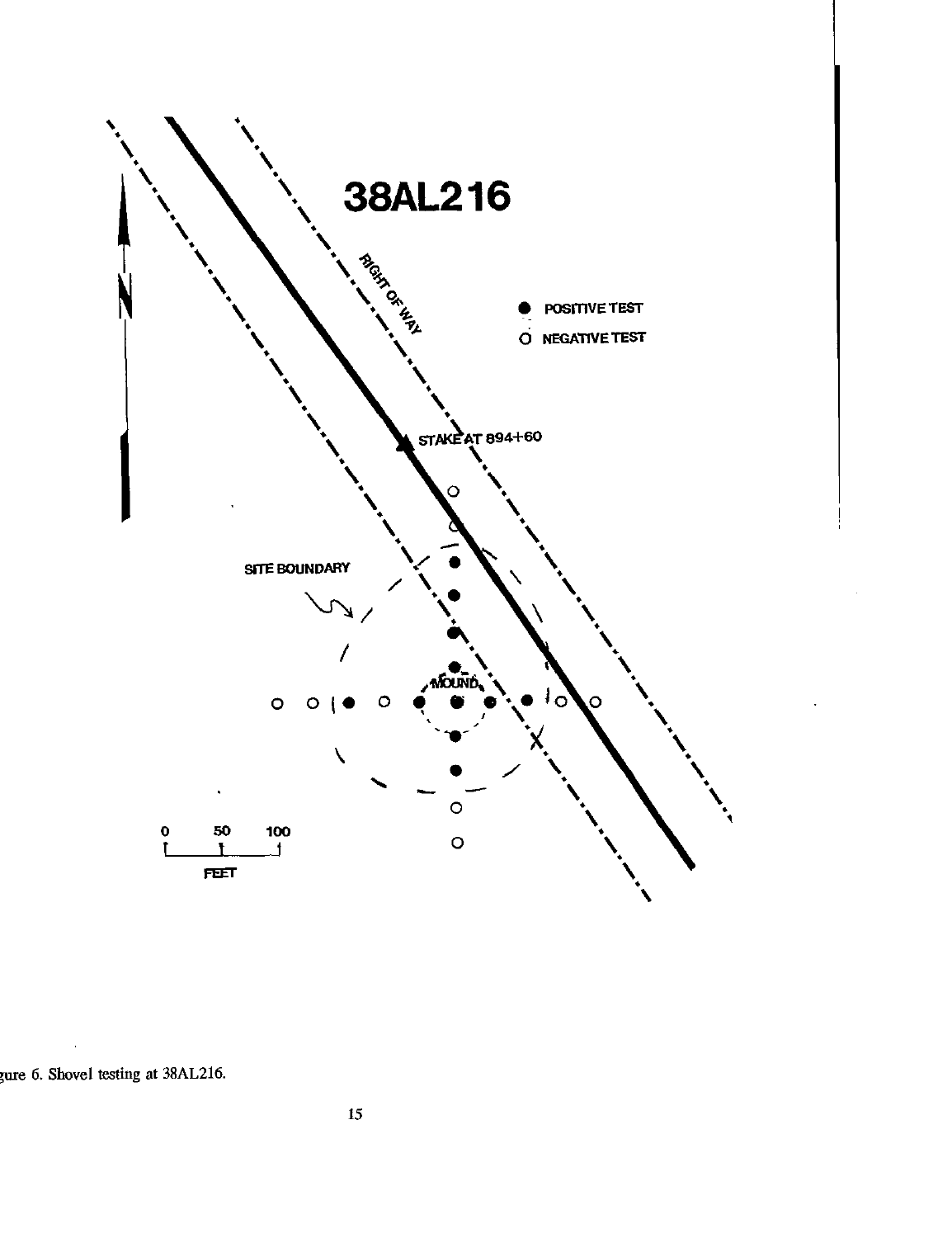

Figure 7. 1938 Allendale County road map showing 38AL216 as a farm unit.

century. The *South Carolina Handbook* of 1907 suggests that fue average yield of cotton per acre of owners versus tenants was not very different (Watson 1907:244). One question fue site might address would be how did farmers materially benefit from owning land? Examination of housing, possessions, and diet would be able to address lifestyle differences. As a result, 38AL216 is recommended as potentially eligible for inclusion on the National Register of Historic Places.

Site 38AL217 is located approximately 4700 feet north of S-25-56 near Station 860+00 (Figure 8). The central UTM coordinates are E483550 N3655760 and the site measures about 20 feet north-south by 30 feet eastwest in size. The site consists of a small surface scatter of approximately six tin cans and a wash tub. Examination of the surrounding area yielded no evidence of an associated domestic occupation. Three shovel tests were placed in the site area, wifu none yielding artifacts. No items were surface collected. Soil profiles consisted of about *05* feet of dark brown poorly drained soils overlying grayish brown soil.

Since no associated structure could be found and the site consisted only of a small surface scatter of material, fue site is recommended as not eligible for inclusion on the National Register of Historic Places. It can not address any significant questious relating to fue life of twentiefu century Allendale County citizens.

Site 38HA202 is located just norfu of S-25-56 near Station 802+00 in a plowed cotton field (Figure 8). The central UTM coordinates are E487380 N3649740 and site measures 150 feet north-south by 175 feet east-west. The soil profiles consisted of about 1.1 feet of medium brown plowzone overlying a yellow tan subsoil.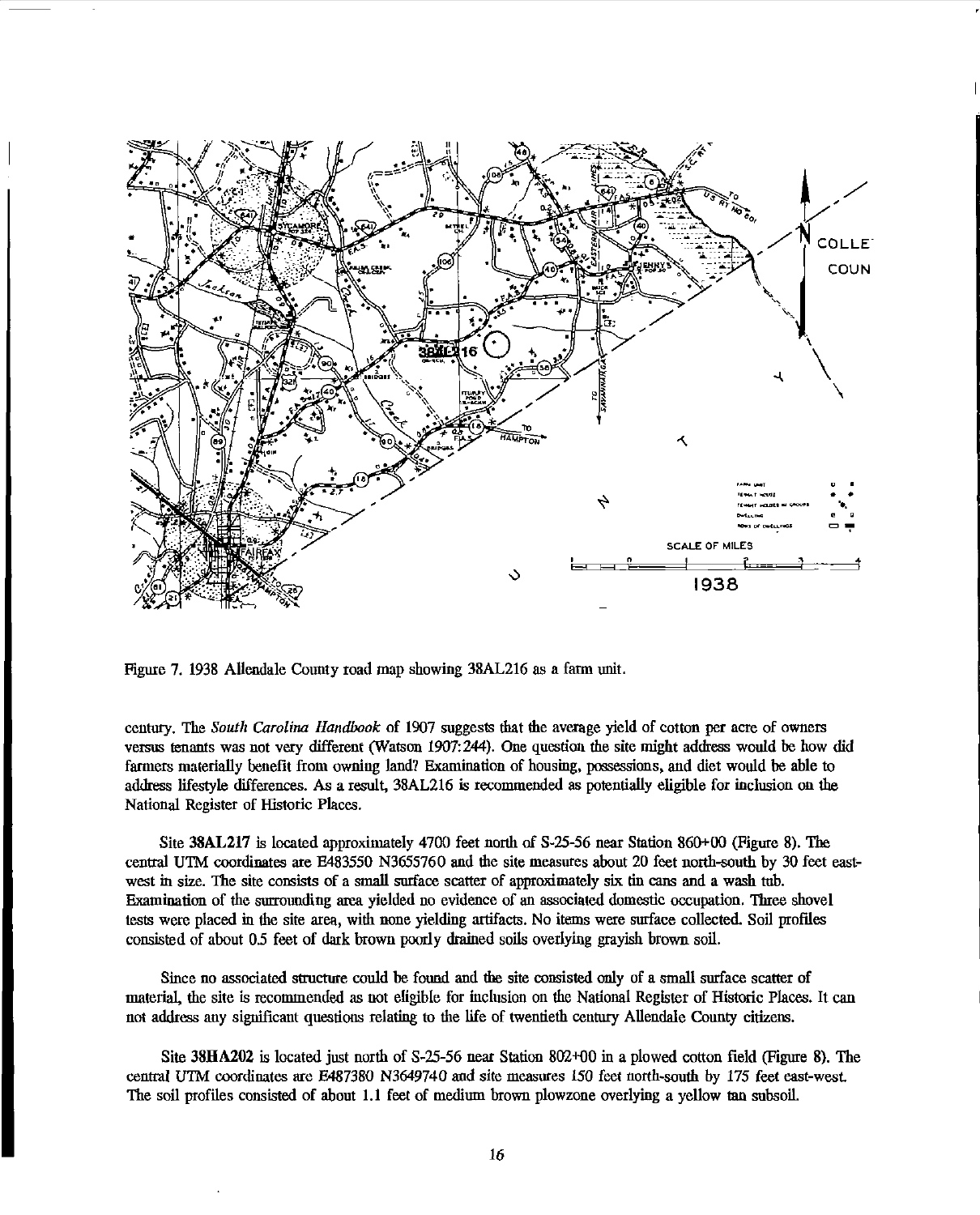

Figure 8. Sites located on the 1988 Fairfax USGS quadrangle.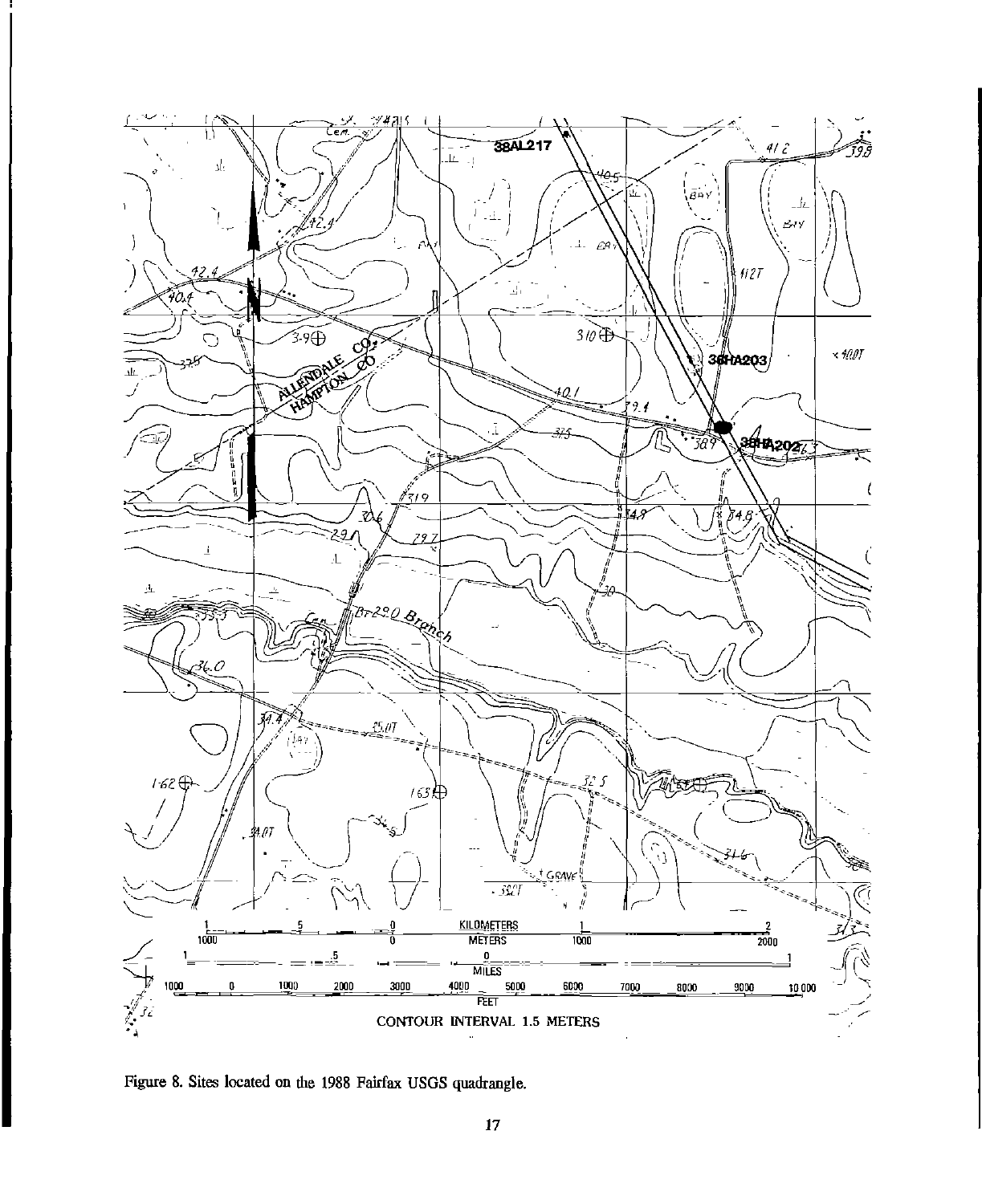The site was initially identified as a surface scatter of late nineteenth to mid rwentieth century artifacts in a cotton field with good snrface visibility. Subsequently, the site was shovel tested in cardinal directions from the posited center at 25 foot intervals. A total of 23 shovel tests were excavated with 13 producing artifacts. The artifacts are swnmarized in Table 4.

| Provenience WW HPWW |   |  | SW BG | <b>BRG</b> | LGG DGG | AMG CG |             | P <sub>B</sub> | UIDN | <b>UIDM</b> |
|---------------------|---|--|-------|------------|---------|--------|-------------|----------------|------|-------------|
| Surface             | 3 |  |       |            |         |        |             |                |      |             |
| Center              |   |  |       |            |         |        |             |                |      |             |
| 25' South           |   |  |       |            |         |        |             |                |      |             |
| 50' South           |   |  |       |            |         |        |             |                |      |             |
| 100' South          |   |  |       |            |         |        |             |                |      |             |
| 125' South          |   |  |       |            |         |        | $\mathbf 2$ |                |      |             |
| 25' North           |   |  |       |            |         |        |             |                |      |             |
| 25' East            |   |  |       | 2          |         |        |             |                |      |             |
| 75' East            |   |  |       |            |         |        |             |                |      |             |
| 25' West            |   |  |       |            |         |        |             |                |      |             |
| 50 West             |   |  |       |            |         |        |             |                |      |             |
| 75' West            |   |  |       |            |         |        |             |                |      |             |
| 100' West           |   |  |       |            |         |        |             |                |      |             |
| <b>Totals</b>       | 4 |  | 6     | ٩          |         | 5.     | 6           |                |      | 3           |

| Table 4 |                        |
|---------|------------------------|
|         | Artifacts from 38HA202 |

Key: WW=whiteware, HPWW=hand painted whiteware, SW=salt glazed stoneware, BG=blue glass, BRG=brown glass, LGG=light green glass, DGG=dark green glass, AMG=amethyst glass, CG=clear glass, PB=pipe bowl, UIDN=unidentified nails, UIDM=unidentified metal.

While most of the artifact appear to date to the twentieth century, some examples such as the hand painted whiteware (MCD-1848; Bartovics 1981), the dark olive green bottle glass, and the kaolin pipe bowl strongly suggest an occupation as far back as the third quarter of the nineteenth century.

Shovel testing at the site provided no evidence for intact subsurface features. In addition, the data sets that the site can provide appear to be limited. There are no standing or ruined structural remains, artifacts appear to be limited primarily to kitchen group remains (such as ceramics and bottle glass), and shovel testing yielded no fauna! or floral remains. As a result, 38HA202 is recommended as not eligible for inclusion on the National Register of Historic Places.

Site **38HA203** is located approximately 1000 feet north of S-25-56 near Station 810+00 just outside of the right-of-way (Figure 8). The central UTM coordinates are E487510 N3649420. The site consists of a cemetery containing members of the Brown and Priester families. The cemetery is located in the middle of a cotton field, but has been marked off by a chain link fence by the property owner. The fenced area measures approximately 50 by 50 feet in size. Five head stones are still extant and there are at least rwo additional unmarked graves. One of the individuals (Jacob J. Brown) was a Confederate veteran. Inscriptions on the stones are as follows:

•In memory of Nancy L wife of J.J. Brown July 21, 1844 October 1,1920 A precious one from us is gone. A voice we loved is stilled. A place is vacant in our home which never can be filled.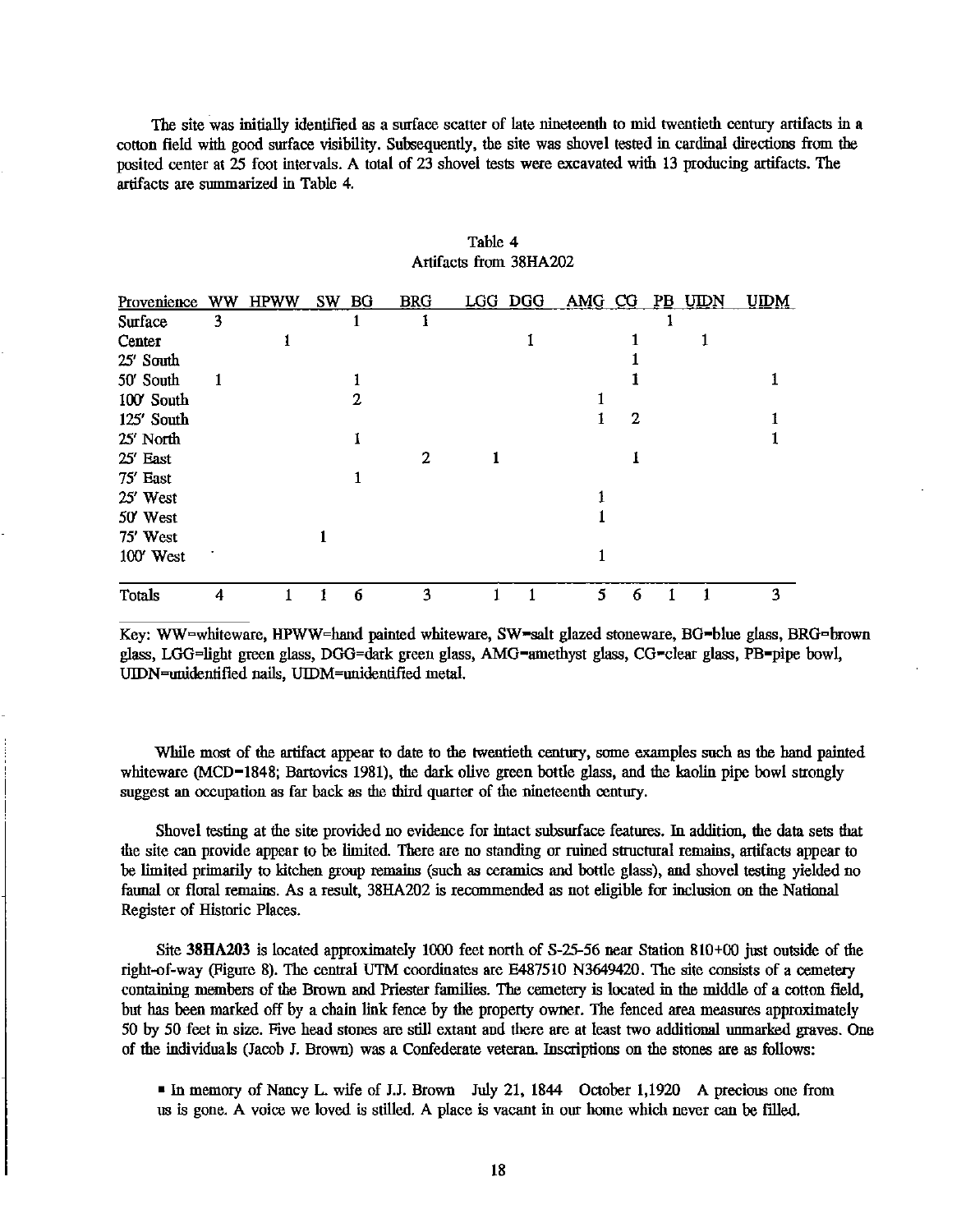$\blacksquare$  Stone-no inscription. Child or infant's grave.

• In loving remembrance of Willie R. son of Mr. and Mrs. J.J. Brown March 10, 1879 May 8, 1912 A precious one from us is gone. A voice we loved is stilled. A place is vacant in our home which never can be filled.

- Jacob J. Brown 1843-1922 CSA
- Everline F. wife of W.S. Priester December 4 1848 March 13, 1907 Thy loss we deeply feel.

Apparently, the Priester family has lived in the Allendale/Hampton county area for quite a while. Mills shows two N. Priester's as subscribers in 1825. No Browns are listed (Figure 3).

38HA203 is located outside of the right-of-way and is under no threat from the current project. As a result, no recommendations of eligibility are currently offered. Santee-Cooper, however, should be alert to this site and ensure that construction activities do not take place which might damage the site.

Site 38HA204 is located approximately 200 feet east of S-25-139 in the vicinity of Station 646+ 17 in a plowed field with excellent surface visibility (Figure 9). The central UTM coordinates are E489790 N3645920 and the site measures approximately 25 by 25 feet in size. The site consists of a surface scatter of two prehistoric artifacts. These artifacts consist of one Coastal Plain chert chunk and one small unidentified prehistoric sherd. Five shovel tests were excavated at 25 foot intervals from a posited center point. None of these tests yielded artifacts. The soil profiles consisted of 1.0 foot of medimn brown soil overlying yellow tan subsoil

Given the sparsity of surface material and the lack of subsurface remains, the site cannot address significant questions about prehistoric lifeways. As a result, 38HA204 is recommended as not eligible for inclusion on the National Register of Historic Places.

Site **38HA205** is located approximately 600 feet east of S-25-139 in the vicinity of Station 664+00 in a plowed field with excellent surface visibility (Figure 9). The centtal UTM coordinates are E489700 N3646040 and the site measures approximately 150 by 150 feet in size. The site consists of a scatter of early to late twentieth century remains. The site was shovel tested in cardinal directions from a posited center point at 50 foot intervals. These shovel tests indicated that the average soil profile consisted of 1.1 feet of medium brown plowzone overlying yellow tan subsoil. No subsurface features were identified. In addition, a surface collection was made. The surface collection and shovel tests yielded artifacts dating from the early to late twentieth

| Provenience | ww | DWW | TPWW Porc DPorc SW |   |    | CG. | BG | AG | GG | LGG |   | MG AOG BIG |   |   | CN UIDN |
|-------------|----|-----|--------------------|---|----|-----|----|----|----|-----|---|------------|---|---|---------|
| Surface     | 23 | 3   |                    | 4 | 2  | 12  | 9  | 6  |    | 4   | 4 |            | 2 |   |         |
| center      |    |     |                    |   |    | 11  | 24 |    |    |     |   |            |   | 2 |         |
| 50' North   |    |     |                    |   |    | 2   |    |    |    |     |   |            |   |   | 2       |
| 75' North   | 2  |     |                    |   |    | 2   |    |    |    |     |   |            |   |   | 2       |
| 100 North   |    |     |                    |   |    |     |    |    |    |     |   |            |   |   |         |
| 50' West    |    |     |                    |   |    | 3   |    |    |    |     |   |            |   |   |         |
| 150 West    |    |     |                    |   |    |     |    |    |    |     |   |            |   |   |         |
| Total       | 25 | ว   | 2                  | 4 | 2. | 30  | 34 |    |    | 5   |   | 6          | ↷ | ຳ | 5       |

| Table 5. |                        |
|----------|------------------------|
|          | Artifacts from 38HA205 |

Key: WW-whiteware; DWW-decalcomania whiteware; TPWW-transfer printed whiteware; Porc.-white porcelain; DPorc.-Decalcomania Porcelain; SW-salt glazed stoneware; CG-clear glass; BG-brown glass; AG-amethyst glass; GG-green glass; LGG-light green glass; MG-milk glass; AQG-aqua glass; BIG-cobalt blue glass; CN-cut nails; UIDN-unidentified nail fragments.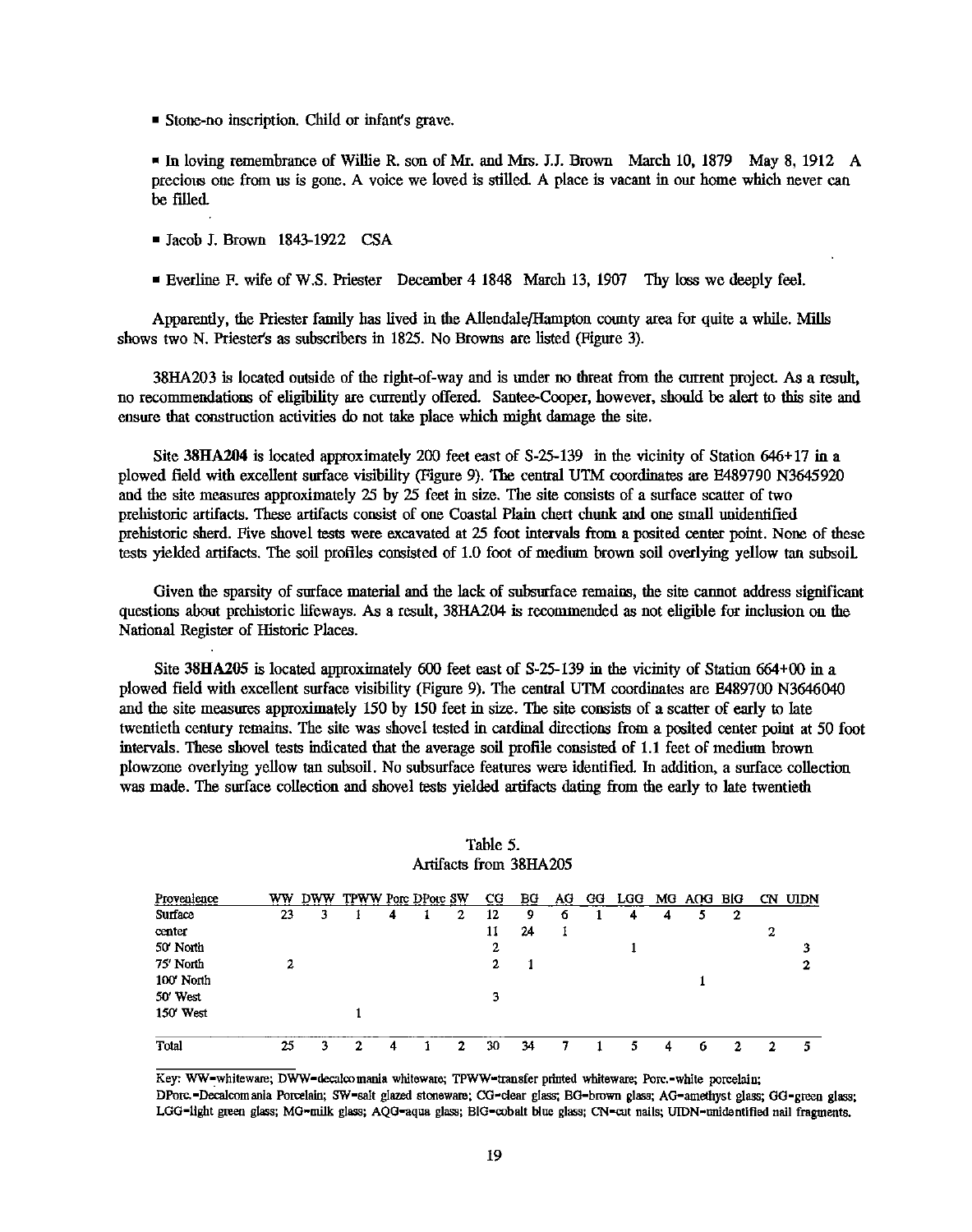

Figure 9. Sites located on the 1988 Crocketville USGS topographic map.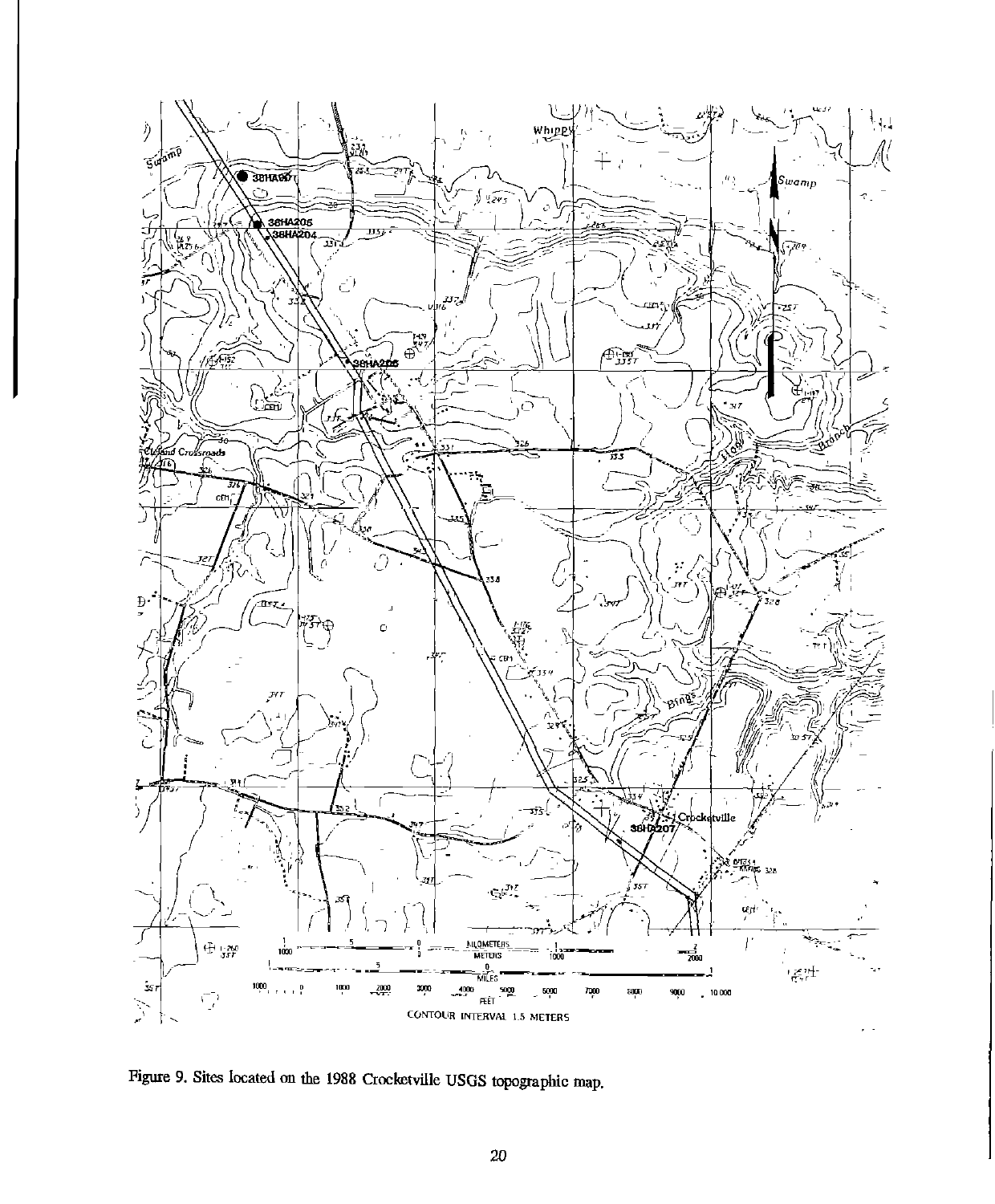century. The earliest artifacts consisted of amethyst glass while the latest artifacts consisted of modern brown beer bottle glass. Table 5 provides a list of artifacts. No mean ceramic dating was attempted since whitewares and white porcelain have a long span of manufacture. As previously indicated, the bottle glass from the site provided better temporal information. In addition, the field map on the site form for nearby 38HA90 shows a standing structure at 38HA205 in 1980. It is unknown if the house was being occupied at that time.

Since the data sets at 38HA205 are very limited, consisting almost exclusively of kitchen related artifacts (ie. bottle glass and ceramics), the site has very limited potential for addressing significant research questions relating the twentieth century life in Hampton County. As a result, 38HA205 is recommended as not eligible for inclusion on the National Register of Historic Places.

Site 38HA206 is located approximately 1000 feet west of S-25-161 near Station 619+00 in a plowed field (Figure 9). The central U1M coordinates are E490330 N3645020 and the site is approximately 25 by 25 feet in size. Surface visibility was excellent at the site, but only two artifacts were located. These two artifacts consisted of one hand painted pearlware (MCD•1800; South 1977) and one embossed light blue panel bottle fragment Despite an intensive surface survey no addition remains were located. Three shovel tests were randomly placed in the site area, with none yielding artifacts. The soil profile consisted of 1.0 foot of medium brown soil overlying yellow tan subsoil.

Since the site produced only two artifacts, it is very doubtful that it can address research questions relating to early nineteenth century lifeways in Hampton County. As a result, the site is recommended as not eligible for inclusion on the National Register. Any adverse impacts to the site have been mitigated by locating the sites position and its temporal context.

Site 38HA207 is located about 600 feet north of U.S. 601 near the town of Crocketville at Station 486+00 in a densely wooded area (Figure 9). The central UTM coordinates are E492360 N3641670 and the site is approximately 75 feet north-south by 25 feet east-west in size. The site was originally identified as a moderate concentration of brick rubble in a push pile. Surface visibility was poor and no surface collection was attempted. Examination of the surrounding area indicated that the site has been badly disturbed, probably by logging, since there were a number of deep furrows and several sizeable push piles. Twelve shovel tests were placed in the site area in cardinal directions at 25 foot intervals. Of those twelve tests, only four produced subsurface artifacts. These artifacts are presented in Table 6. These artifacts suggest an early twentieth century occupation of the site since glass containing manganese (amethyst glass) was produced from the 1890s up until World War L

Site 38HA207 contains few artifacts and has been badly disturbed by logging. Therefore, it is unlikely that the site will produce a variety of data sets (intact structural features, in situ deposits, faunal remains, etc.) to allow it to address significant research questions relating to the early twentieth century occupation of Crocketville. As a result 38HA207 is recommended as not eligible for inclusion on the National Register.

| Provenience | Whiteware | <b>Slip Glazed Stoneware</b> | <b>Amethyst Glass</b> |
|-------------|-----------|------------------------------|-----------------------|
| Center      |           |                              |                       |
| 25' North   |           |                              |                       |
| 50' North   |           |                              |                       |
| 25' South   |           |                              |                       |
| Total       |           |                              |                       |

| Table 6. |                        |
|----------|------------------------|
|          | Artifacts from 38HA207 |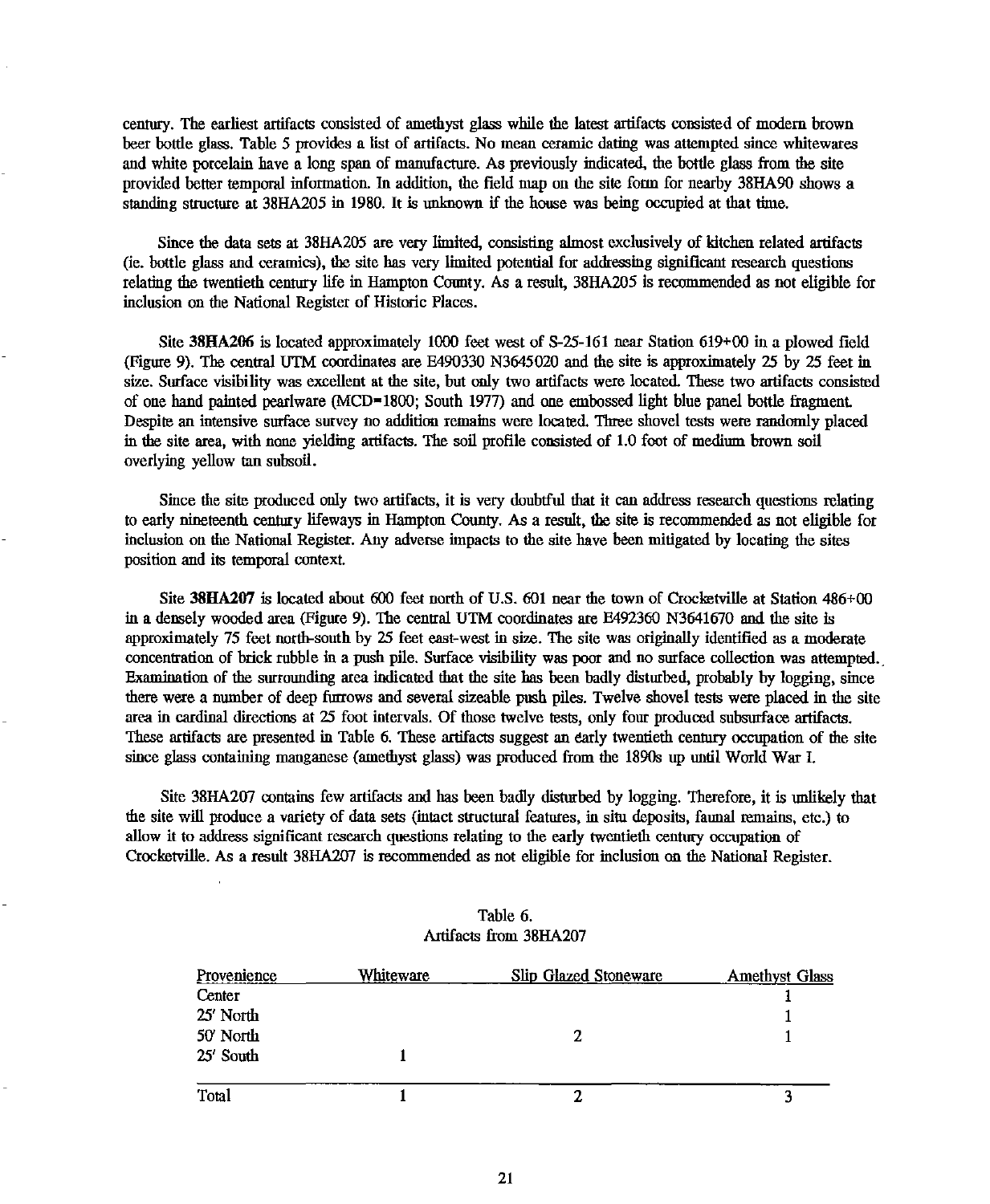#### Previously Recorded Sites

Site **38HA90** is located just south of Caw Caw swamp near its confluence with Jackson Branch and Whippy Swamp near Station675+00, just east and outside of the right of way (Figure 9). The site was originally recorded in 1980 by Mr. Tommy Charles who reported it as a surface scatter of prehistoric ceramics, lithic debitage, and finished tools. The site has been collected by locals for a number of years. He provided no eligibility recommendations. The central UTM coordinates are E489600 N3646380 and the site measures approximately 250 by 250 feet in size.

The site is located in a plowed cotton field with excellent surface visibility. A pedestrian survey using informal transects spaced approximately 25 feet apart was used to collect a sample of artifact and to determine the location of the site's western-most boundary. This pedestrian survey indicated that the site is located outside of the right-of-way and the site's western-most boundary is approximately 50 feet east of the western edge of the 100 foot wide right-of-way. No shovel testing was performed at the site since it was outside of the study area. However, shovel testing along the center line in the adjacent right-of-way yielded no artifacts.

Surface collected from the site were one unmodified quartz river cobble, two quartz primary flakes, six Coastal Plaio chert primary flakes, 19 Coastal Plaio chen, teniary flakes, three Deptford Check Stamped sherds, one Thom's Creek Jab and Drag sherd, and one small unidentifiable sherd. This collection suggests at least an Early to Middle Woodland period of occupation. Since the site is outside of the project area, no eligibility recommendations are offered.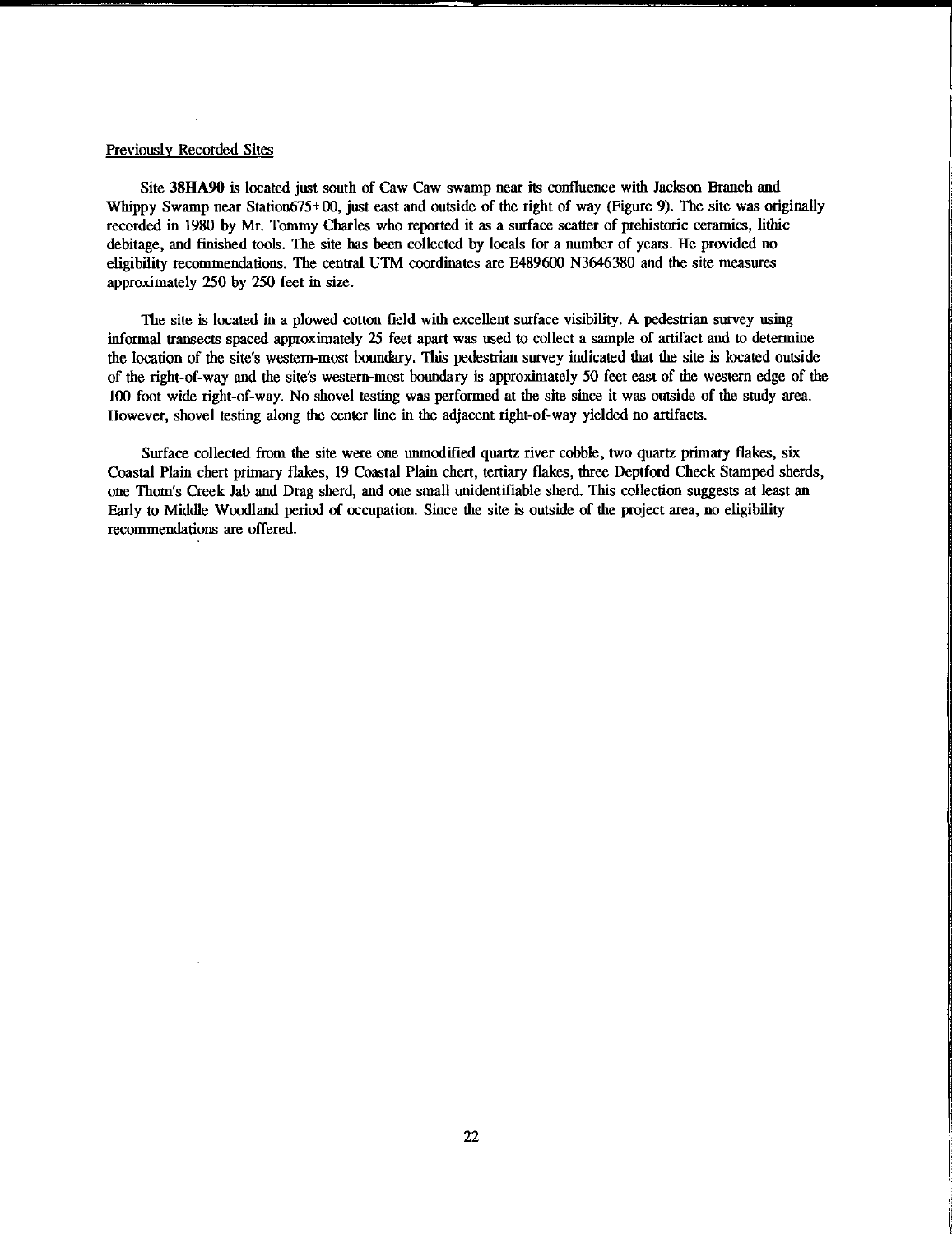## CONCLUSIONS ANID RECOMMENDATIONS

As a result of the survey of the Varnville to Sycamore transmission line right of way, one site (38HA90) was revisited and nine new sites (38AL215, 38AL216, 38AL217, 38HA202, 38HA203, 38HA204, 38HA205, 38HA206, and 38HA207) were discovered. Of the ten sites reported on in this study, two (38HA90 and 38HA203) are immediately adjacent to the right of way and will not be disturbed by the project. Of the eight sites within the right of way, seven (3AL215, 38AL217, 38HA202, 38HA204, 38HA205, 38HA206, and 38HA207) are recommended as not eligible for inclusion in the National Register of Historic Places. The remaining site (38AL216) is recommended as potentially eligible since it may contain subsurface features. It is recommended that 38AL216 be avoided, either by placing powerline poles or towers outside of the site's boundaries or by re-routing the right-of-way in this area. If avoidance is not possible, further testing should be performed at the site to determine if data recovery is necessary. Site testing should include intensive shovel or auger testing at 20 foot intervals to provide a guide for the placement of a series of five foot squares to locate intact features.

Although no clearly significant sites were encountered during the study, the survey has produced some important results. For instance, it appears that the Caw Caw Swamp/Whippy Swamp area was important to the prehistoric Indians. 38HA90 consists of a large prehistoric scatter which suggests that the site may have been occupied for a relatively long period of time. Close to the survey area, 38HA71, located on the south bank of Whippy Swamp where it is crossed by S-25-43, had evidence of potentially stratified deep deposits (38HA71 site form).

Historic (as well as prehistoric) sites found in the project area were concentrated in the area north of Crocketville. This is primarily due to the fact that the corridor crosses a large number of wetlands south of Crocketville. All of the historic sites had components dating from the early to late twentieth century, although 38HA202 contained artifacts dating as far back as the third quarter of the nineteenth century. All of these, but two (38AL216 and 38AL217) are located adjacent to major roads. It is likely that the other two sites were connected to major roads by dirt farm roads which no longer exist. All of these sites, but one (38AL217) are located on well drained uplands. Since 38AL217 is a posited trash dump, its location in a low poorly drained **area is not surprising.**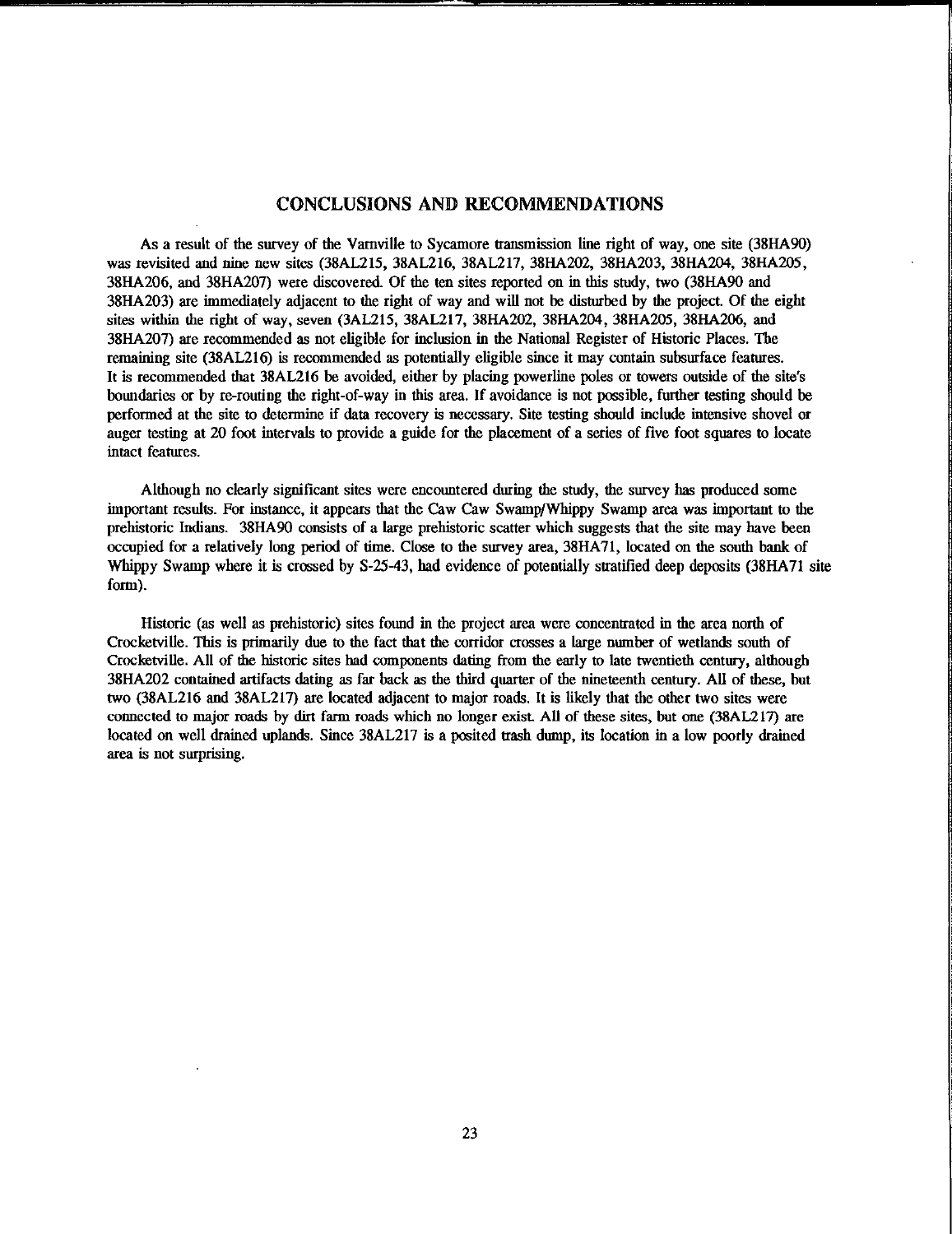# SOURCES CITED

 $\overline{a}$ 

| Anonymous<br>1884         | South Carolina in 1884. The News and Courier Book Presses, Charleston, South Carolina.                                                                                                                                                                                                                                                                                                               |
|---------------------------|------------------------------------------------------------------------------------------------------------------------------------------------------------------------------------------------------------------------------------------------------------------------------------------------------------------------------------------------------------------------------------------------------|
|                           |                                                                                                                                                                                                                                                                                                                                                                                                      |
| Bartovics, Albert<br>1981 | The Archaeology of Daniels Village: An Experiment in Settlement Archaeology. Unpublished<br>Ph.D. dissertation, Department of Anthropology, Brown University, Providence.                                                                                                                                                                                                                            |
| Brooks, R.R.              |                                                                                                                                                                                                                                                                                                                                                                                                      |
| 1981                      | Initial Historic Overview of the Savannah River Plant, Aiken and Barnwell Counties, South<br>Carolina. South Carolina Institute of Archaeology and Anthropology, University of South<br>Carolina, Columbia, Research Manuscript Series 170.                                                                                                                                                          |
| 1984                      | An Intensive Archaeological Survey of the Proposed L-Lake Phase 1 Areas: Savannah<br>River Plant, Barnwell County, South Carolina. Report submitted to the Savannah River<br>Operations Office, U.S. Department of Energy. Manuscript on file with the Savannah River<br>Archaeological Research Program, South Carolina Institute of Archaeology and<br>Anthropology, University of South Carolina. |
| Caldwell, J.R.            |                                                                                                                                                                                                                                                                                                                                                                                                      |
| 1948                      | Palachacolas Town, Hampton County. Journal of the Washington Academy of Sciences<br>28.321-324.                                                                                                                                                                                                                                                                                                      |
| 1956                      | Preliminary Report on Test Excavations at Tugalo. Unpublished manuscript on file,<br>Department of Anthropology, University of Georgia, Athens.                                                                                                                                                                                                                                                      |
| 1984                      | Charles, Tommy and Albert C. Goodyear<br>An Archeological Survey of Chert Quarries in Western Allendale County, South Carolina.<br>Research Manuscript Series 195. Institute of Archaeology and Anthropology, University of<br>South Carolina.                                                                                                                                                       |
| Coe, Joffre L.            |                                                                                                                                                                                                                                                                                                                                                                                                      |
| 1964                      | The Formative Cultures of the Carolina Piedmont. Transactions of the American<br>Philosophical Society 54(5).                                                                                                                                                                                                                                                                                        |
| DePratter, Chester        |                                                                                                                                                                                                                                                                                                                                                                                                      |
| 1988                      | Indian Occupations of the Savannah River Valley During the Late Prehistoric and Early<br>Historic Periods. Manuscript in the possession of the author.                                                                                                                                                                                                                                               |
| 1989                      | Cofitachequi: Ethnohistorical and Archaeological Evidence. In Studies in South Carolina<br>Archaeology: Essays in Honor of Robert L. Stephenson. Anthropological Studies 9, South<br>Carolina Institute of Archaeology and Anthropology, University of South Carolina,<br>Columbia.                                                                                                                  |

 $\sim 10^{-11}$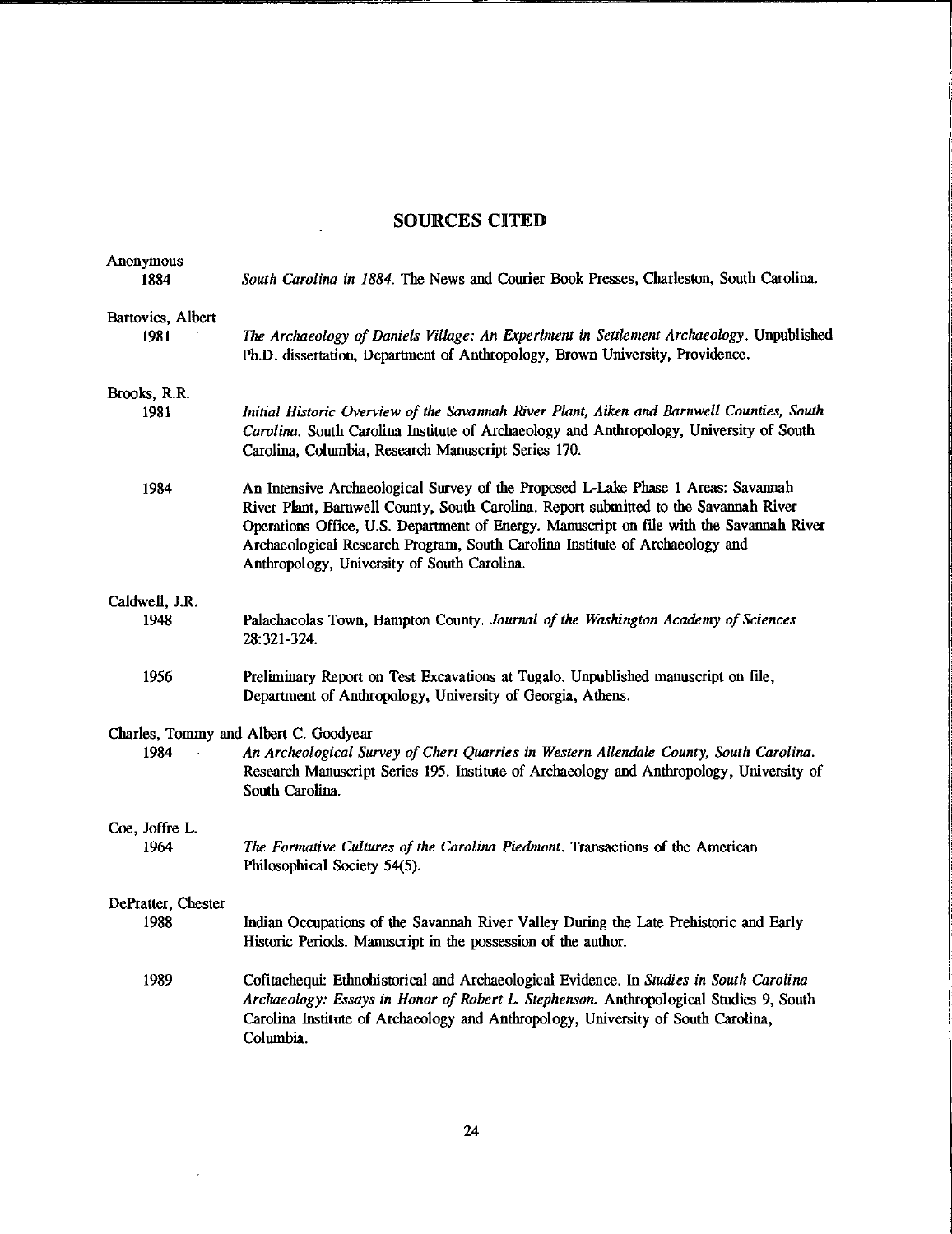| 1984                                      | Drucker, Lesley, Ronald Anthony, Susan Jackson, Susan Krantz, and Carl Steen<br>An Archaeological Study of the Little River-Buffalo Creek Special Land Disposal Tract.<br>Carolina Archaeological Services, Columbia.                                                                                                                                             |
|-------------------------------------------|-------------------------------------------------------------------------------------------------------------------------------------------------------------------------------------------------------------------------------------------------------------------------------------------------------------------------------------------------------------------|
| Garrow, Patrick<br>1982                   | Archaeological Investigations on the Washington, D.C. Civic Center Site. Soil Systems, Inc.,<br>Atlanta.                                                                                                                                                                                                                                                          |
| 1989                                      | Goodyear, Albert C., James L. Michie and Tommy Charles<br>The Earliest South Carolinians. In Studies in South Carolina Archaeology in Honor of<br>Robert L. Stephenson, edited by A.C. Goodyear and Glen T. Hanson, pp. 19-52.<br>Anthropological Studies 9. South Carolina Institute of Archaeology and Anthropology,<br>University of South Carolina, Columbia. |
| Kelly, A.R. and Clemens DeBaillou         |                                                                                                                                                                                                                                                                                                                                                                   |
| 1960                                      | Excavation of the Presumptive Site of Estatoe. Southern Indian Studies 12:3-30.                                                                                                                                                                                                                                                                                   |
| Kelly, A.R. and Robert S. Neitzel<br>1961 | The Chauga Site in Oconee County, South Carolina. Laboratory of Archaeology Series<br>Report 3. University of Georgia, Athens.                                                                                                                                                                                                                                    |
| Kovacik, C. and J. Winberry<br>1987       | South Carolina: A Geography. Westview Press, Boulder, Colorado.                                                                                                                                                                                                                                                                                                   |
| 1977                                      | MacMillan, Richard and Charles Musselman<br>Hampton County Industrial Brochure. S.C. State Development Board, Columbia.                                                                                                                                                                                                                                           |
| Michie, James L.<br>1977                  | Early Man in South Carolina. Manuscript on file at the South Carolina Institute of<br>Archaeology and Anthropology, University of South Carolina, Columbia.                                                                                                                                                                                                       |
| Mills, Robert<br>1825                     | Mills Atlas of South Carolina. Reprinted 1965. Wilkins and Keels, Columbia, S.C.                                                                                                                                                                                                                                                                                  |
| 1972                                      | Statistics of South Carolina, Reprinted. The Reprint Press, Spartanburg, South Carolina.<br>Originally published 1826, Hurlbut and Lloyd, Charleston, South Carolina.                                                                                                                                                                                             |
|                                           |                                                                                                                                                                                                                                                                                                                                                                   |
| Peterson, Drexel<br>1971                  | Time and Settlement in the Archaeology of Groton Plantation, South Carolina. Unpublished<br>Ph.D. dissertation, Department of Anthropology, Harvard University.                                                                                                                                                                                                   |
| 1990                                      | Sassaman, Kenneth E., Mark J. Brooks, Glen T. Hanson, and David G. Anderson<br>Native American Prehistory of the Middle Savannah River Valley. Savannah River<br>Archaeological Research Papers 1. South Carolina Institute of Archaeology and<br>Anthropology, University of South Carolina, Columbia.                                                           |
| Singleton, Theresa<br>1980                | The Archaeology of Afro-Amerian Slavery in Coastal Georgia. Ph.D. Dissertation,<br>University of Florida, Gainesville. University Microfilms, Ann Arbor.                                                                                                                                                                                                          |

 $\langle \rangle$